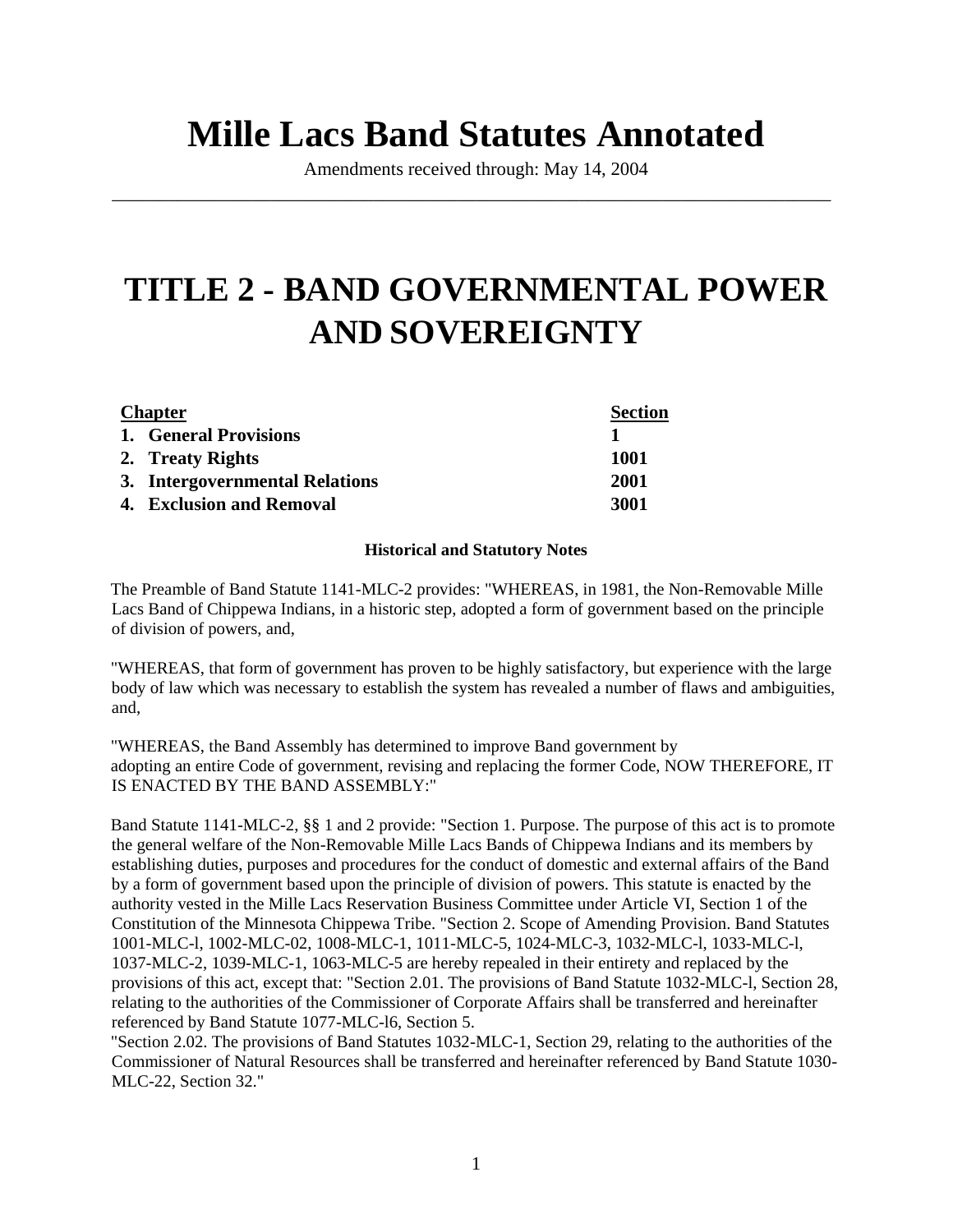The Title of Band Ordinance 40-03 is "An Ordinance to Increase the Geographic Jurisdiction for Housing Renovation Services."

The Preamble of Band Ordinance 40-03 provides: "It is enacted by the Band Assembly of the Mille Lacs Band of Ojibwe to increase the Geographic Jurisdiction for Housing Renovation Services."

Sections 1, 2 and 5 of Band Ordinance 40-03 provide: "Section 1. Title 2 Mille Lacs Band Statutes Annotated section 10 (referred to in this Act as 2 MLBS sec. 10), "Geographical Jurisdiction for Services" is repealed by this Act and replaced as follows.

"Section 2. 2 MLBS sec. 10(a) shall be as stated in Section 3 of this Act and 2 MLBS sec. 10(b) shall be as stated in Section 4 of this Act.

"Section 5. The effective date of this law is October 1, 2002."

# **CHAPTER 1**

# **GENERAL PROVISIONS**

### **Section**

- **1. Derivation of Powers.**
- **2. Written and Unwritten Laws.**
- **3. Division of Powers.**
- **4. Functions of Governmental Authority.**
- **5. Sovereign Immunity.**
- **6. Official Seal.**
- **7. Contracts with Band.**
- **8. Official Oath of Office.**
- **9. Code of Ethics.**
- **10. Geographical Jurisdiction for Services.**
- **11. Designation of Band Districts.**
- **12. Waiver for Special Dispensation.**

# **§ 1. Derivation of Powers**.

All political powers of the Non-Removable Mille Lacs Bands of Chippewa Indians derive from the aboriginal rights of the Band comprised of the Non-Removable Sandy Lake Band of Chippewa Indians, the Rice Lake Band of Chippewa Indians, Snake River Chippewa Indians and the Kettle River Band of Chippewa Indians, and the inherent and aboriginal rights of the people of the Band to self-government. Some of these rights have been delegated to establish a constitutional form of government in which the Constitution of the Minnesota Chippewa Tribe is the supreme law of the Band. The Band has reserved to itself, however, the power to maintain a Band government which may enact laws to preserve the sovereignty of the Band and to promote and maintain individual rights and promote the general welfare of the people of the Band.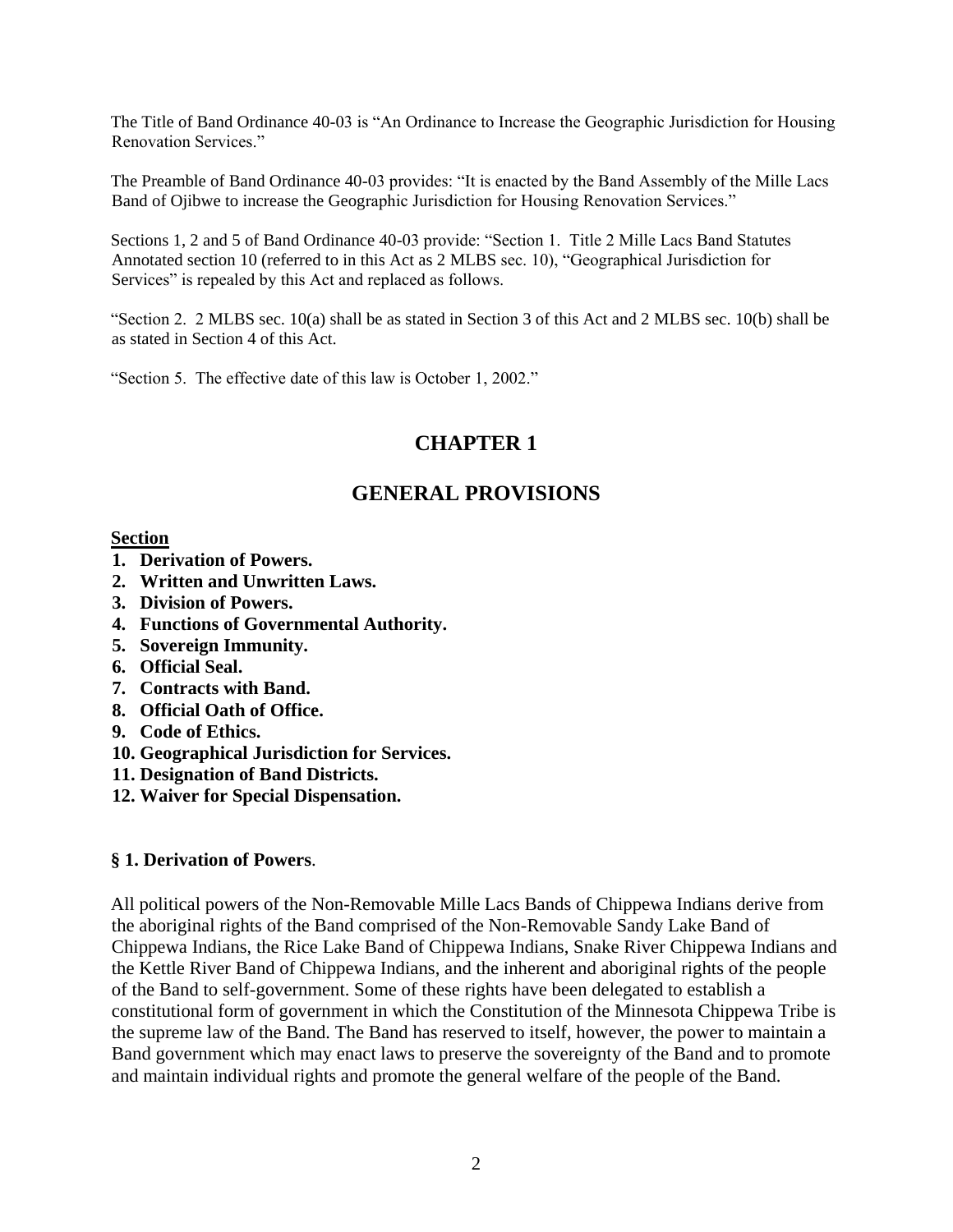#### **Historical and Statutory Notes**

**Source:** Band Statute 1142-MLC-2, § 3.

#### **Cross References**

Protection for cultural values, *see* 1 MLBS § 13.

### **§ 2. Written and Unwritten Laws.**

All the organs of Band government are subject to written laws, consistent with the authority delegated by the constitution and unwritten laws based upon the customs and traditions of our Band since time immemorial.

#### **Historical and Statutory Notes**

**Source:**

Band Statute 1142-MLC-2, § 3.01.

### **§ 3. Division of Powers**.

To accomplish a fair and just exercise of authorities conferred by the people in the Constitution, the authorities of government shall be balanced by dividing such authorities so that no one person or governmental entity shall have absolute power.

#### **Historical and Statutory Notes**

**Source:**

Band Statute 1142-MLC-2, § 3.02.

#### **Cross References**

Band Assembly District Representatives, prohibition against exercising Executive or Judicial powers, *see* 3 MLBS § 8.

Joint Session of the Band Assembly, *see* 3 MLBS § 24.

Solicitor General, investigations and prosecutions against members of all three branches, *see* 24 MLBS § 1054.

### **§ 4. Functions of Governmental Authority**.

The authority of government conferred pursuant to Articles I, VI and XIII of the Constitution of the Minnesota Chippewa Tribe is hereby divided into three functions. The three functions of our Band government shall be executive, legislative and judicial.

### **Historical and Statutory Notes**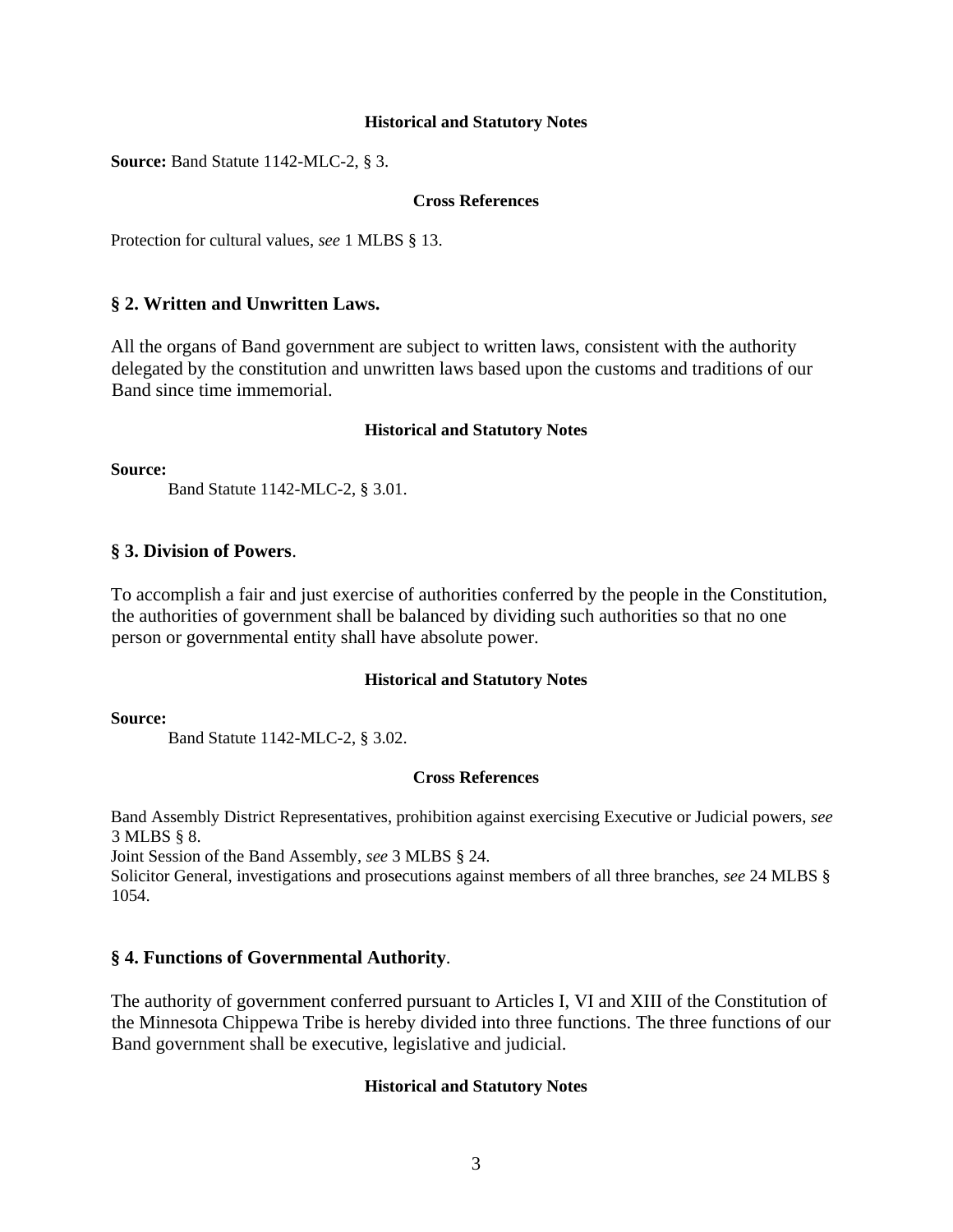#### **Source:**

Band Statute 1142-MLC-2, § 4.

### **Cross References**

Executive political authority, *see* 4 MLBS § 2. Joint Session of the Band Assembly, *see* 3 MLBS § 24. Judicial authority, *see* 5 MLBS § 101 Legislative political authority, *see* 3 MLBS § 1.

### **§ 5. Sovereign Immunity**.

- (a) The Band Assembly shall direct by law, in what manner, and in what courts, suits may be brought against the Non-Removable Mille Lacs Bands of Chippewa Indians. Except as specifically authorized by Band Statute, the Non-Removable Mille Lacs Bands of Chippewa Indians shall not be subject to suit in any court of competent jurisdiction without its express written consent to such suit. The sovereign immunity of the Non-Removable Mille Lacs Bands of Chippewa Indians shall apply unless expressly waived by Band statute.
- (b) Under no circumstances or matters of material fact shall the Band Assembly waive sovereign immunity for the provisions of services to members of the Non-Removable Mille Lacs Band of Chippewa Indians, when said members as citizens of the state of Minnesota meet eligibility guidelines to receive said services. Any said official of the Band shall have no authority, upon his authorization of any contractual document to consent, on behalf of the Band to suit in any court of competent jurisdiction or to submit to any binding arbitration utilizing the civil rules of procedure of the United States of America or the state of Minnesota in any dispute which involves the Band. Therefore, the appearance of any signature of any official of the Non-Removable Mille Lacs Band of Chippewa Indians to any contractual document shall be valid only for the purposes of implementing the Indian Self Determination and Education Assistance Act of 1975, Public Law 93-638 (25 U.S.C.A. § 450 et seq.) by providing assistance to Indians from Indians. The foregoing shall be liberally construed so as to effectuate the purposes thereof.

#### **Historical and Statutory Notes**

#### **Source:**

Band Statute 1085-MLC-37, § 75.01. Band Statute 1142-MLC-2, § 30.

### **§ 6. Official Seal**.

The Official Seal of the Non-Removable Mille Lacs Band of Chippewa Indians shall be affixed to all official documents of the Executive and Legislative Branches of government for the Non-Removable Mille Lacs Bands of Chippewa Indians. Any document of the Executive or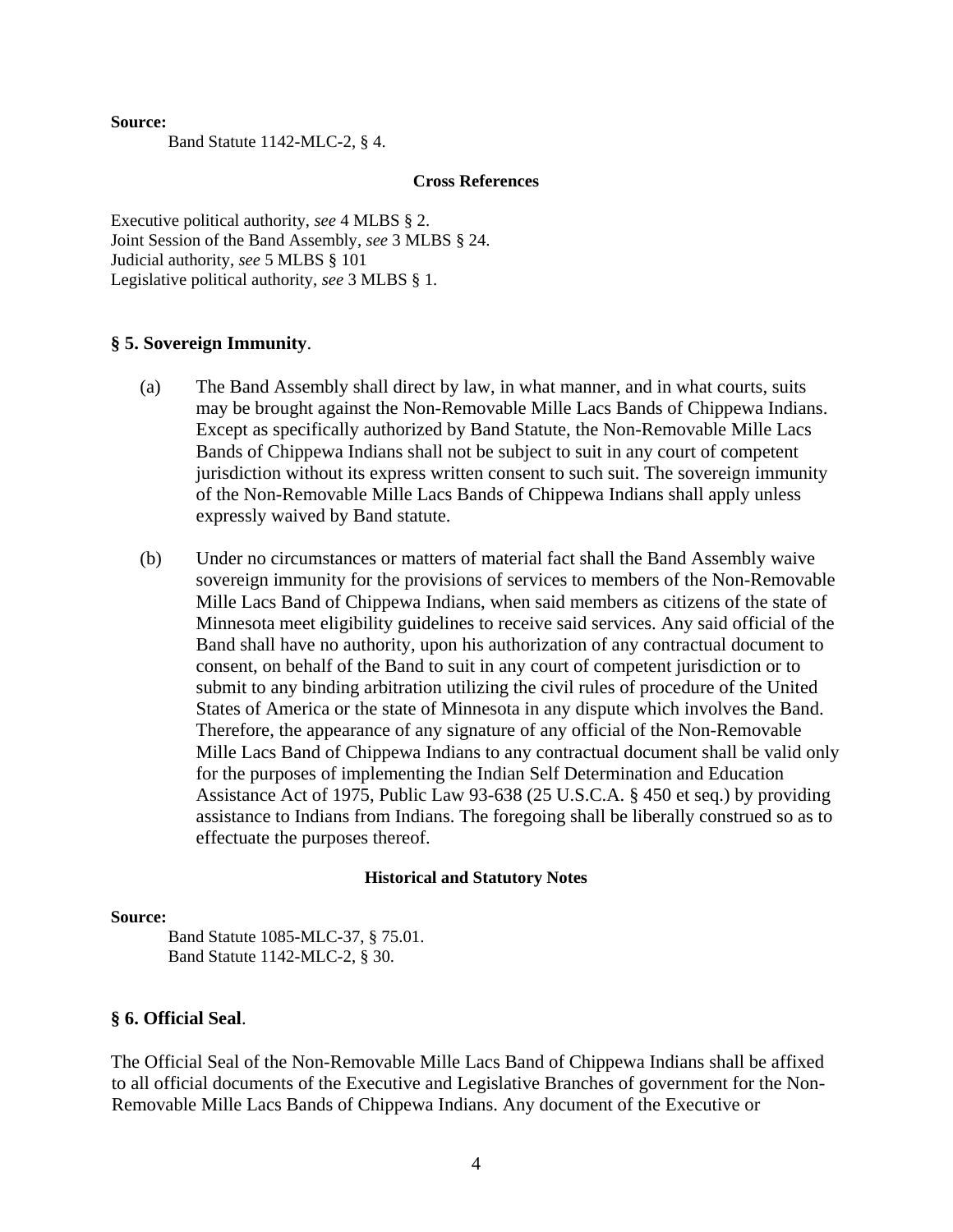Legislative Branch that is required to possess the Official Seal affixed shall have no force or effect and no weight in law until such time as the Seal is affixed.

**Source:**

### **Historical and Statutory Notes**

Band Statute 1142-MLC-2, § 35.

### **§ 7. Contracts with Band**.

All contractual or other types of agreements, regardless of subject matter shall be executed on lands under the jurisdiction of the Non-Removable Mille Lacs Band of Chippewa Indians and contain the official seal of the Band to be of any force and effect in any court of law. All said contract or contracts entered into in violation of this Section shall be of no force or effect.

### **Historical and Statutory Notes**

**Source:**

Band Statute 1085-MLC-37, § 75.

### **Cross References**

Contracts with Indian tribes, *see* 25 U.S.C.A. § 81 et seq.

### **§ 8. Official Oath of Office**.

The Chief Justice, or any other Justice of the Court of Central Jurisdiction, before the Band Assembly shall administer the official Oath of Band Office to all popularly-elected leaders of the Band and to any appointee of the Band. The Oath shall be: "I, (name of officer), do hereby swear that I will support, honor and protect the Constitution of the Minnesota Chippewa Tribe, the Constitution of the United States of America, and the laws of the Non-Removable Mille Lacs Band of Chippewa Indians, and I will protect the rights of Band members and others under the jurisdiction of the Non-Removable Mille Lacs Bands of Chippewa Indians, and I will faithfully and impartially discharge the duties of the office to which I hold to the best of my judgment and ability, so help me gi chi ma ni do.

#### **Historical and Statutory Notes**

**Source:** Band Statute 1142-MLC-2, § 34.

### **Cross References**

Federation Cultural Resources Board, oath of office, *see* 10 MLBS § 106. Oath for Band offices, *see* 5 MLBS § 15.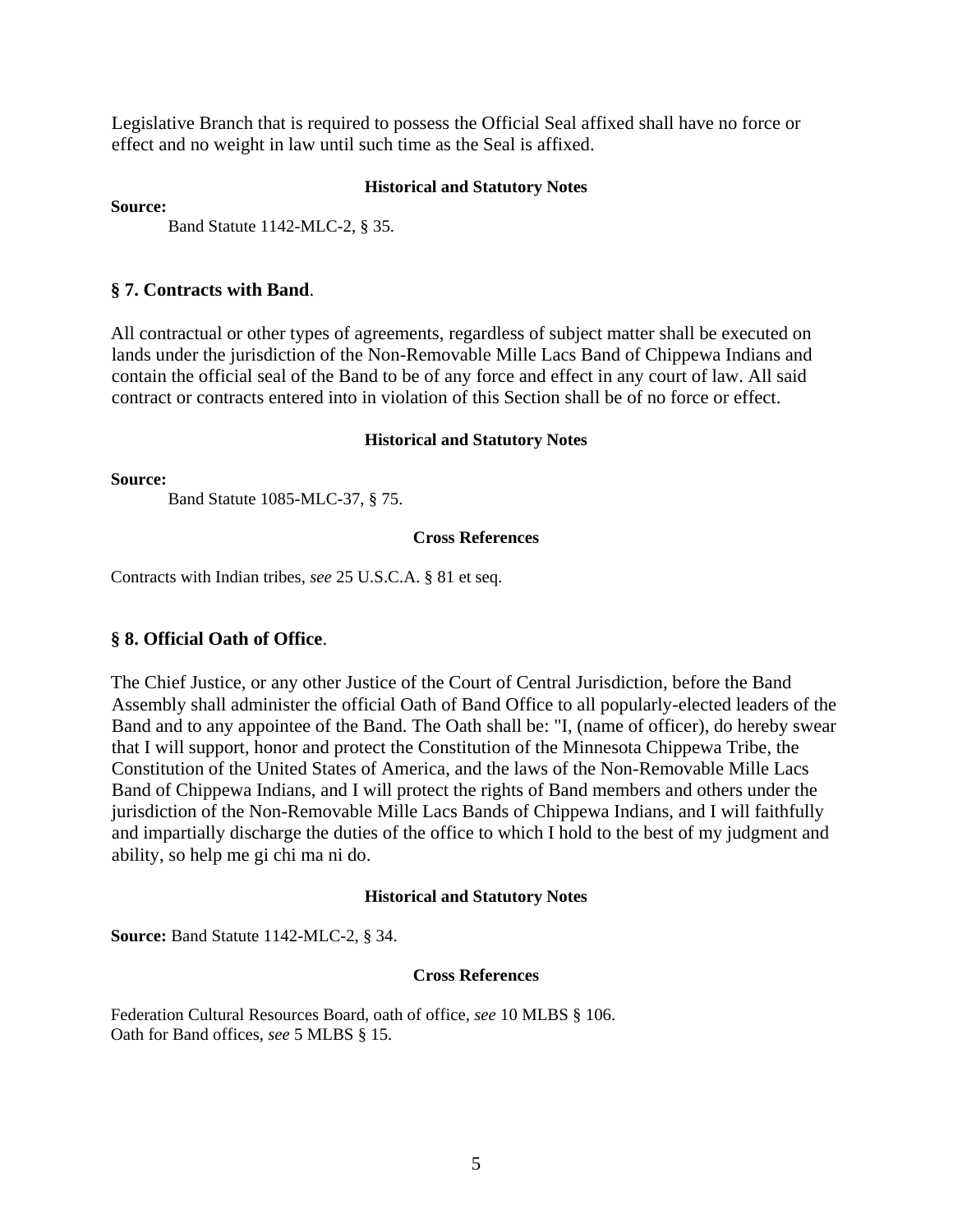# **§ 9. Code of Ethics.**

The Band Assembly shall establish by law a code of ethics to govern the behavior of all elected and appointed officers of the Non-Removable Mille Lacs Bands of Chippewa Indians.

### **Historical and Statutory Notes**

**Source:**

Band Statute 1142-MLC-2, § 18.

### **Cross References**

Recall of appointed officials, violations of code of ethics, *see* 4 MLBS § 15.

### **§ 10. Geographical Jurisdiction for Services**.

- (a) **General Geographic Service Area.** Enrolled members of the Non-Removable Mille Lacs Band of Ojibwe who reside on trust and/or allotted land or who reside within a thirty-mile radius of such trust and/or allotted land shall be entitled to participate in the Cultural, Natural Resources, Economic, Social, Educational, Health and General Welfare Resources of the Band Government as authorized by Article XIII of the Constitution of the Minnesota Chippewa Tribe.
- (b) **Geographical Service Area for Housing Renovations.** The Geographical Service Area for Housing Renovation Services shall be any place in the State of Minnesota and on any other lands which are located within fifty (50) miles of Mille Lacs Band trust or allotted lands.
- (c) **Geographical Service Area for administering TANF.** The Geographical Service Area for administering TANF shall be the Minneapolis/St. Paul urban areas of Hennepin, Anoka, and Ramsey Counties in addition to the geographical Jurisdiction in Title, 2, section 2 and shall be in accordance with a plan submitted by the Commissioner of Education and approved by the Band Assembly.

#### **Historical and Statutory Notes**

### **Source:**

Band Statute 1142-MLC-3, § 25. Band Ordinance 40-03, §§ 3 and 4. Band Ordinance 11-04, § 2.

# **§ 11. Designation of Band Districts**.

(a) District I of the Mille Lacs Bands of Chippewa Indians shall be known as Nay-ah-Shing. All trust and/or allotted land within the aforementioned geographical radius with the exception of Chi-mi-ni-sing, (Isle) shall constitute the service jurisdiction of District I.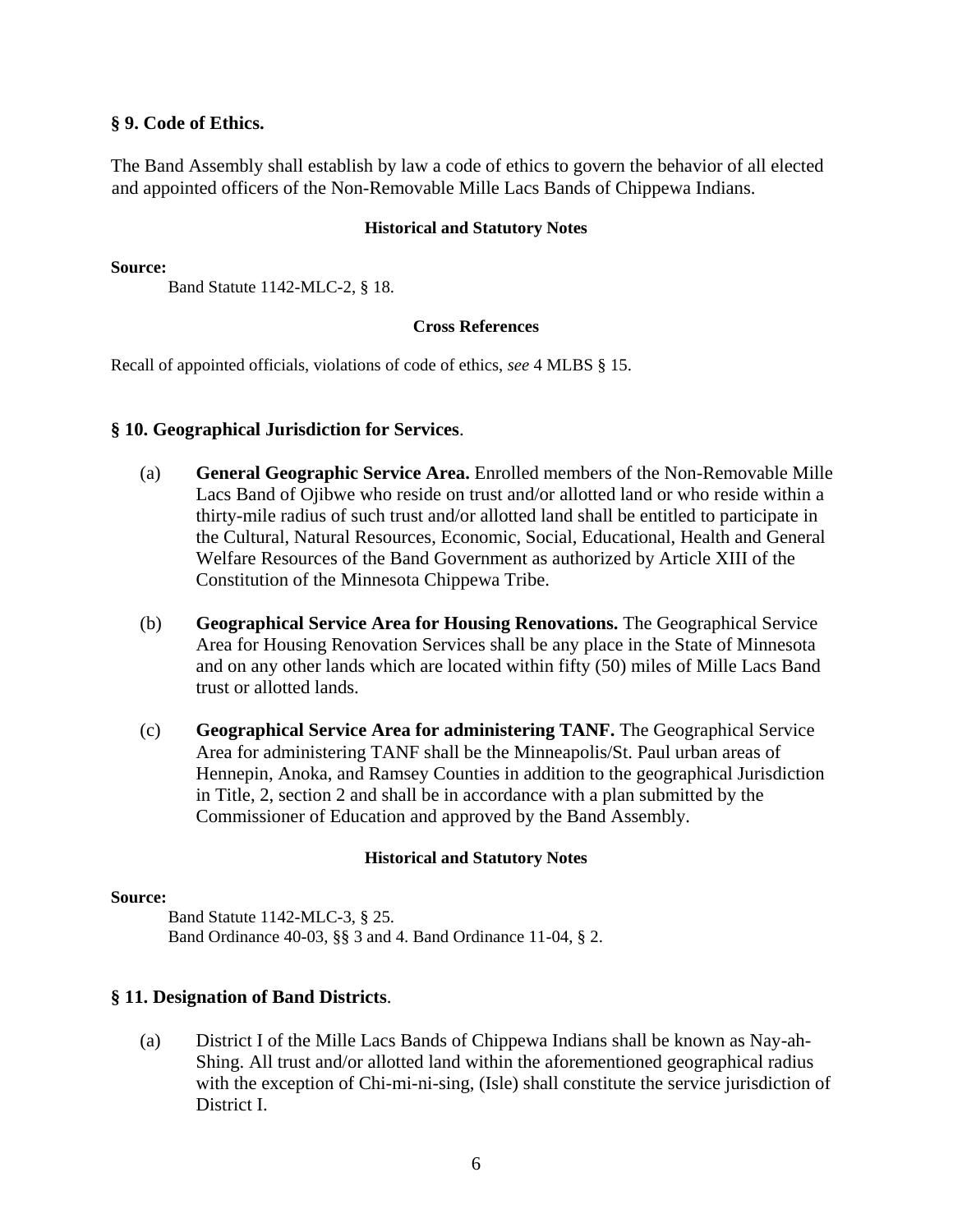- (b) District II of the Mille Lacs Bands of Chippewa Indians shall be known as Ga-me-tawa-ga-gi-mog, (Sandy Lake) and be comprised of the following geographical locations: Mi-ni-si-na-kwang (East Lake), Chi-mini-sing, (Isle). All trust and/or allotted land within the aforementioned geographical radius shall constitute the service jurisdiction of District II.
- (c) District III of the Mille Lacs Bands of Chippewa Indians shall be known as Ah-shomoog, (Lake Lena) and be comprised of the following geographical locations: Ne-shigwa-go-gog, (Pine City), A-sin-ni-ga-ning, (Sandstone), and Ga-shi-gwa-na-bi-gogog, (Hinckley). All trust and/or allotted land within the aforementioned geographical radius shall constitute the service area of District III.

### **Historical and Statutory Notes**

**Source:** Band Statute 1142-MLC-3, § 26

### **Cross References**

Consolidated Nay-Ah-Shing School Board, election from Districts, *see* 9 MLBS § 3. Legislative districts, *see* 3 MLBS § 1. Motor vehicle registration, application for registration, *see* 19 MLBS § 106.

# **§ 12. Waiver for Special Dispensation.**

The Band Assembly upon petition of the Chief Executive may issue a Section 20 waiver for participation in resources offered by the Band for the benefit of any Band members or executive administration upon petition of just cause

# **Historical and Statutory Notes**

### **Source:**

Band Statute 1142-MLC-3, § 27.

# **CHAPTER 2**

# **TREATY RIGHTS**

| <b>Subchapter</b> |                                   | <b>Section</b> |
|-------------------|-----------------------------------|----------------|
|                   | 1. General Provisions             | 1001           |
|                   | 2. Implementation of Usufructuary | 1101           |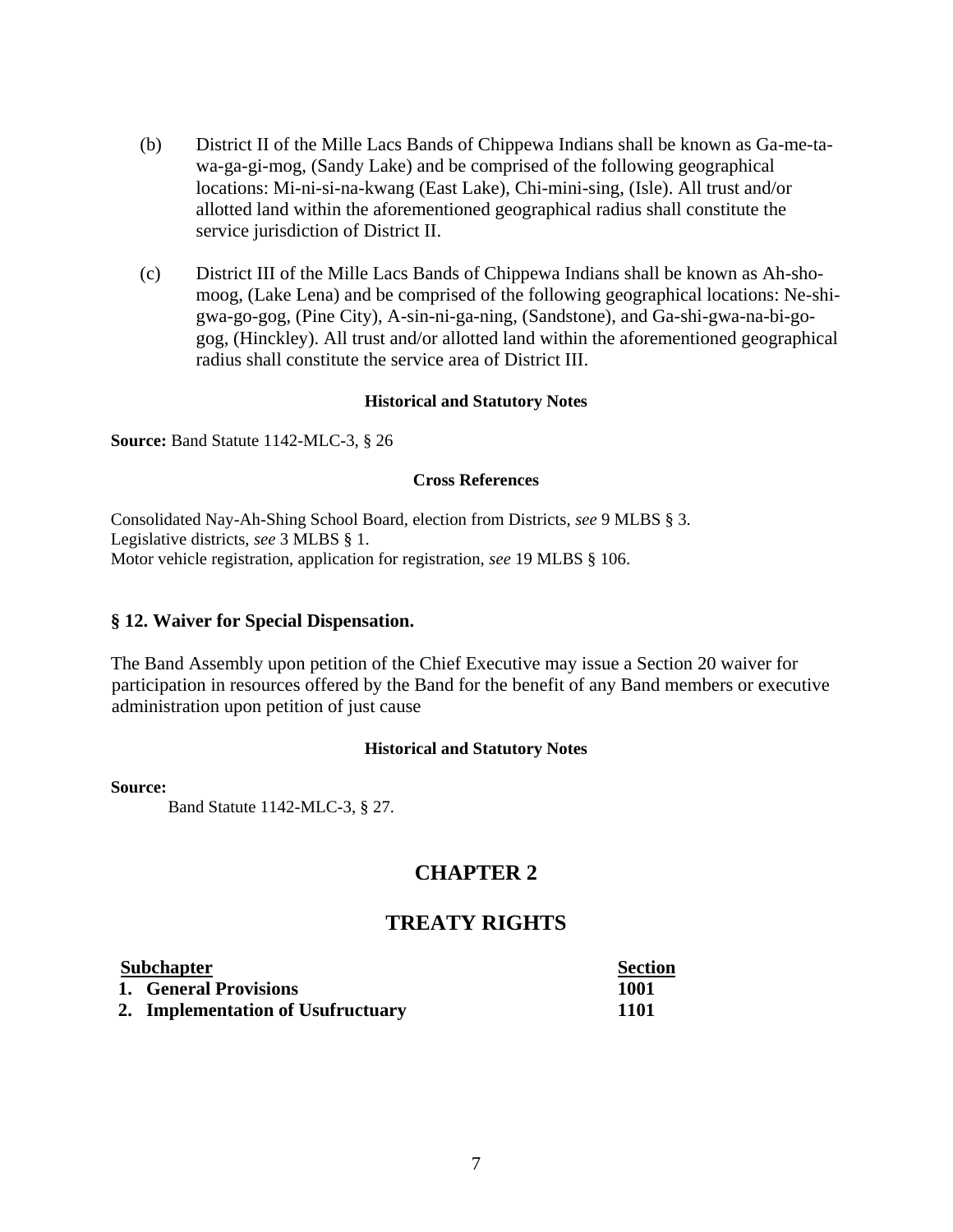# **SUBCHAPTER I**

# **GENERAL PROVISIONS**

**Section 1001. Policy. 1002. Supreme Law. 1003. Legal and Moral Obligation of United States. 1004. Cultural Importance of Usufructuary Rights. 1005. Conservation. 1006. Recognition by United States Courts. 1007. Authorization. 1008. Exterior Legal Counsel.** 

#### **Historical and Statutory Notes**

The Preamble of Band Statute 1056-MLC-24 provides: "It is enacted by the Band Assembly of the Mille Lacs Band of Chippewa Indians for the purpose of exercising usufructuary rights of Band members in the territory ceded in 1837."

### **Cross References**

1837 Treaty Conservation Code for the Minnesota Ceded Territory, *see* 11 MLBS § 4001 et seq. Migratory bird hunting off reservation, memorandum agreement with U.S. Fish and Wildlife Service, *see*  Nat. Res. Comm. Order 144-90.

Protection for cultural values, *see* 1 MLBS § 13.

### **§ 1001. Policy**.

The Band Assembly hereby declares that the Mille Lacs Band of Chippewa Indians has upheld all provisions of the Treaty of 1837 (7 Stat. 536). Due to the active infringement of its usufructuary rights by the Government of the State of Minnesota, members of the Mille Lacs Band of Chippewa Indians have not enjoyed the protection guaranteed in Article V of the Treaty of 1837. Therefore, it shall be the policy of the Mille Lacs Band of Chippewa Indians to aggressively assert all rights, privileges and responsibilities contained in all provisions of said Treaty without infringement by any other government.

#### **Historical and Statutory Notes**

#### **Source:**

Band Statute 1056-MLC-24, § 1.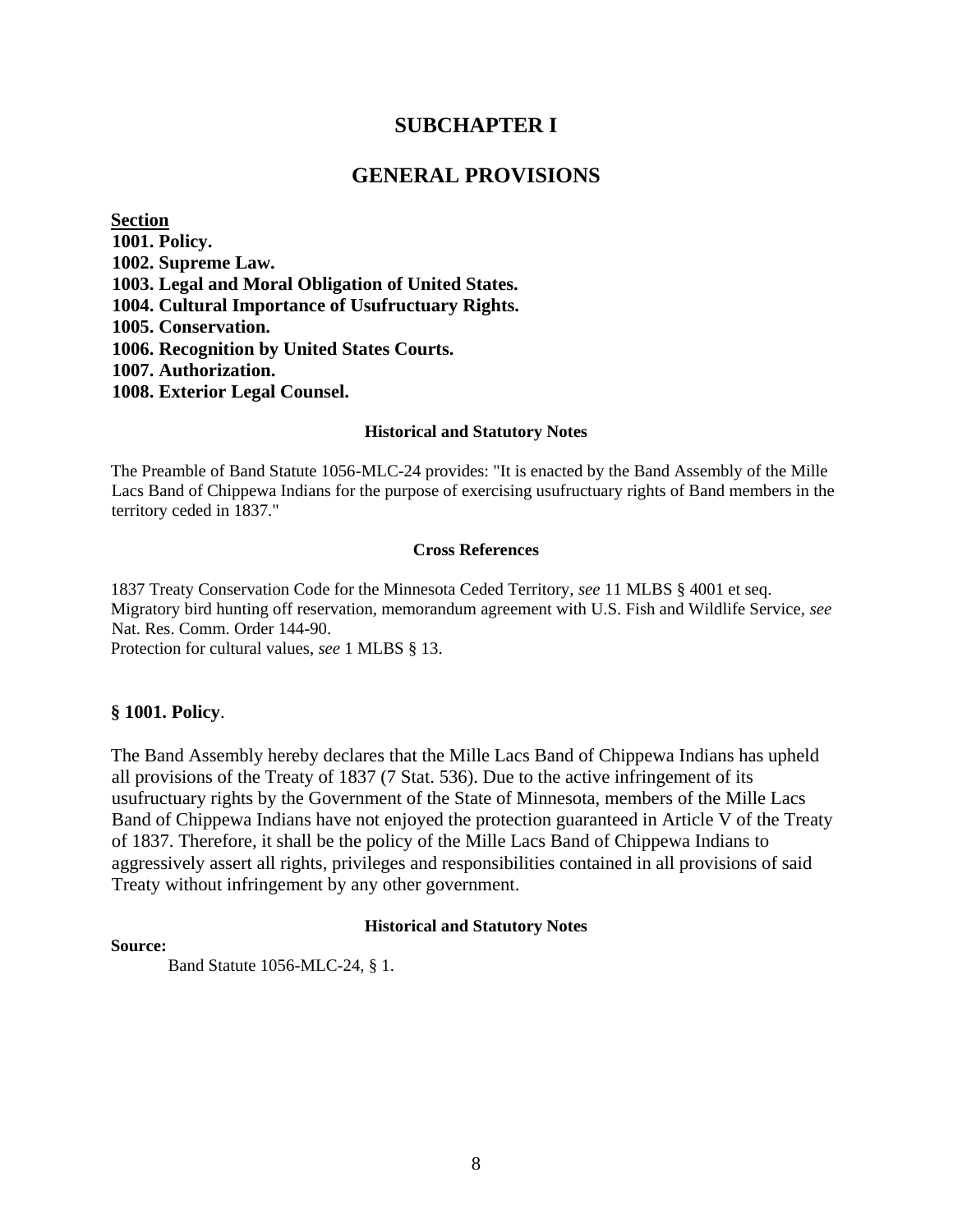### **§ 1002. Supreme Law.**

The Band Assembly hereby declares that in all matters before the Court of Central Jurisdiction, all treaties to which the Mille Lacs Band is a party shall have a status equal to the supreme law of all land under the jurisdiction of the Band.

### **Historical and Statutory Notes**

**Source:**

Band Statute 1056-MLC-24, § 1.01.

# **§ 1003. Legal and Moral Obligation of United States**.

The Band Assembly hereby declares that the United States of America is possessed of a legal and moral obligation to guarantee usufructuary rights of members of the Mille Lacs Band of Chippewa Indians by virtue of Congress ratification of the Treaty of 1837.

# **Historical and Statutory Notes**

**Source:**

Band Statute 1056-MLC-24, § 1.02.

### **Cross References**

1837 Treaty Conservation Code for the Minnesota Ceded Territory, *see* 11 MLBS § 4001 et seq.

# **§ 1004. Cultural Importance of Usufructuary Rights**.

The Band Assembly hereby declares that members of the Mille Lacs Band of Chippewa Indians are culturally heavily dependent on hunting, fishing, and the gathering of wild rice as vital to the continuance of a cultural existence in the ceded territory.

# **Historical and Statutory Notes**

**Source:**

Band Statute 1056-MLC-24, § 1.03.

# **§ 1005. Conservation**.

The Band Assembly hereby declares that it is the policy of the Mille Lacs Band of Chippewa Indians that the exercise of this treaty right shall be in accordance with culturally established principles of conservation.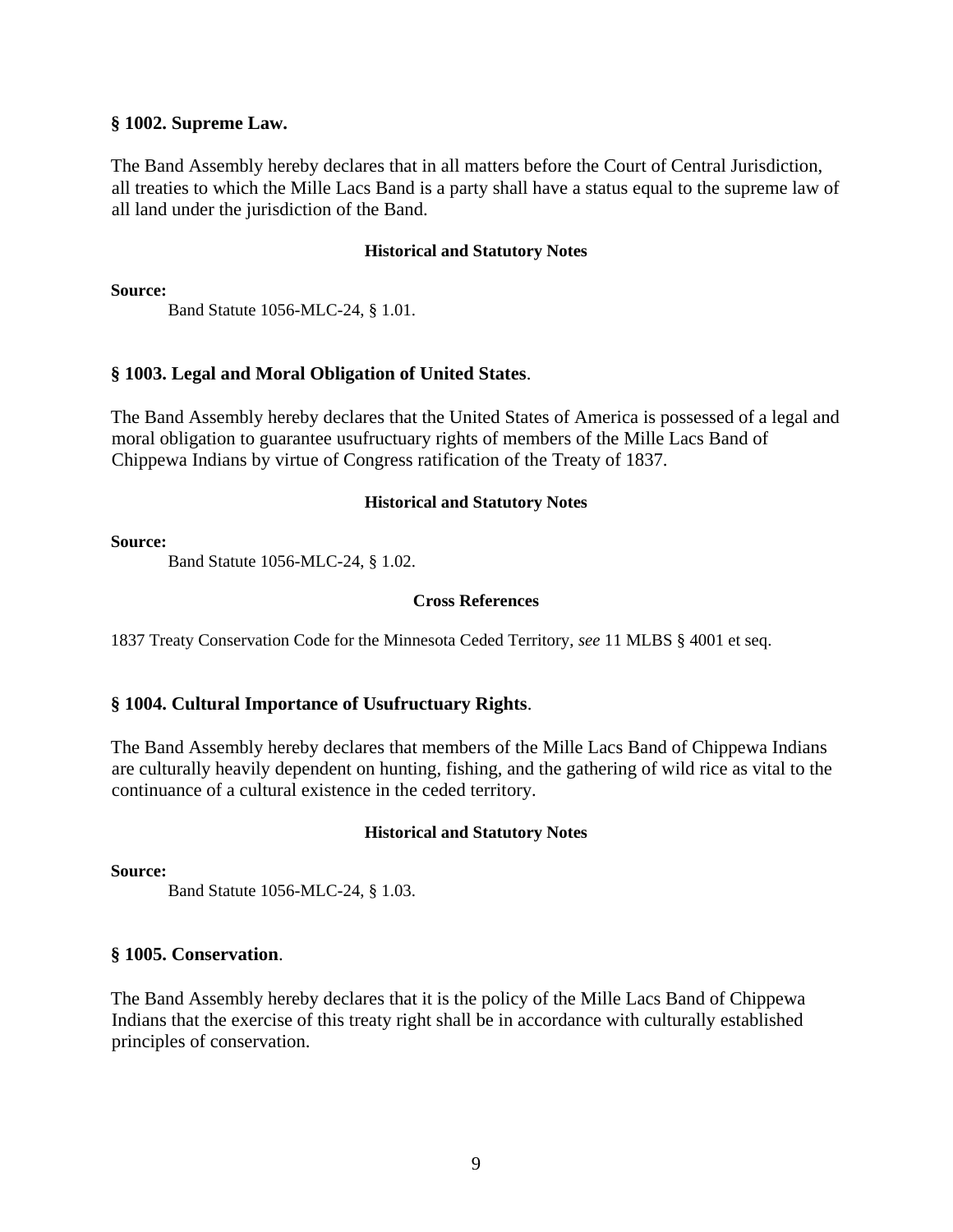#### **Historical and Statutory Notes**

#### **Source:**

Band Statute 1056-MLC-24, §1.04.

### **§ 1006. Recognition by United States Courts**.

Usufructuary rights guaranteed by Article V of the Treaty of 1837 have been recognized by the United States Court of Appeals for the Seventh Circuit in the matter of Lac Courte Oreilles Band of Chippewa Indians v. Lester P. Voight. The Solicitor General for the United States of America has further taken the position before the Supreme Court of the United States that this case was correctly decided. The Supreme Court denied Certiorari.

#### **Historical and Statutory Notes**

#### **Source:**

Band Statute 1056-MLC-24, § 4.

### **§ 1007. Authorization**.

The Band Assembly hereby directs and empowers the Chief Executive, the Commissioner of Natural Resources, and the Solicitor General to initiate lawful activities which will secure the active involvement of the United States of America in securing usufructuary rights of Band members in the area beginning at the junction of the Crow Wing and Mississippi Rivers, between twenty and thirty miles above where the Mississippi is crossed by the forty-sixth parallel of north latitude, and running thence to the north point of Lake St. Croix, one of the sources of the St. Croix River; thence to and along the dividing ridge between the waters of Lake Superior and those of Mississippi, to the sources of the Ocha-sua-sepe a tributary of the Chippewa river; thence to a point on the Chippewa river, twenty miles below the outlet of Lake De Flambeau; thence to the junction of the Wisconsin and Pelican rivers' thence on an east course twenty-five miles; thence southerly, on a course parallel with that of the Wisconsin river; to the line dividing the territories of the Chippewa and Menominee; thence to the Plover portage; thence along the southern boundary of the Chippewa country, to the commencement of the boundary line dividing it from that of the Sioux, half a days march below the falls on the Chippewa river; thence with said boundary line to the mouth of Wah-tap river, at its junction with the Mississippi; and thence up the Mississippi to the place of beginning.

#### **Historical and Statutory Notes**

#### **Source:**

Band Statute 1056-MLC-24, § 2. Band Statute 1056-MLC-24, §§ 3 and 5.

#### **Cross References**

Geographical restrictions of natural resource regulations, *see* 11 MLBS §§ 2004, 2005.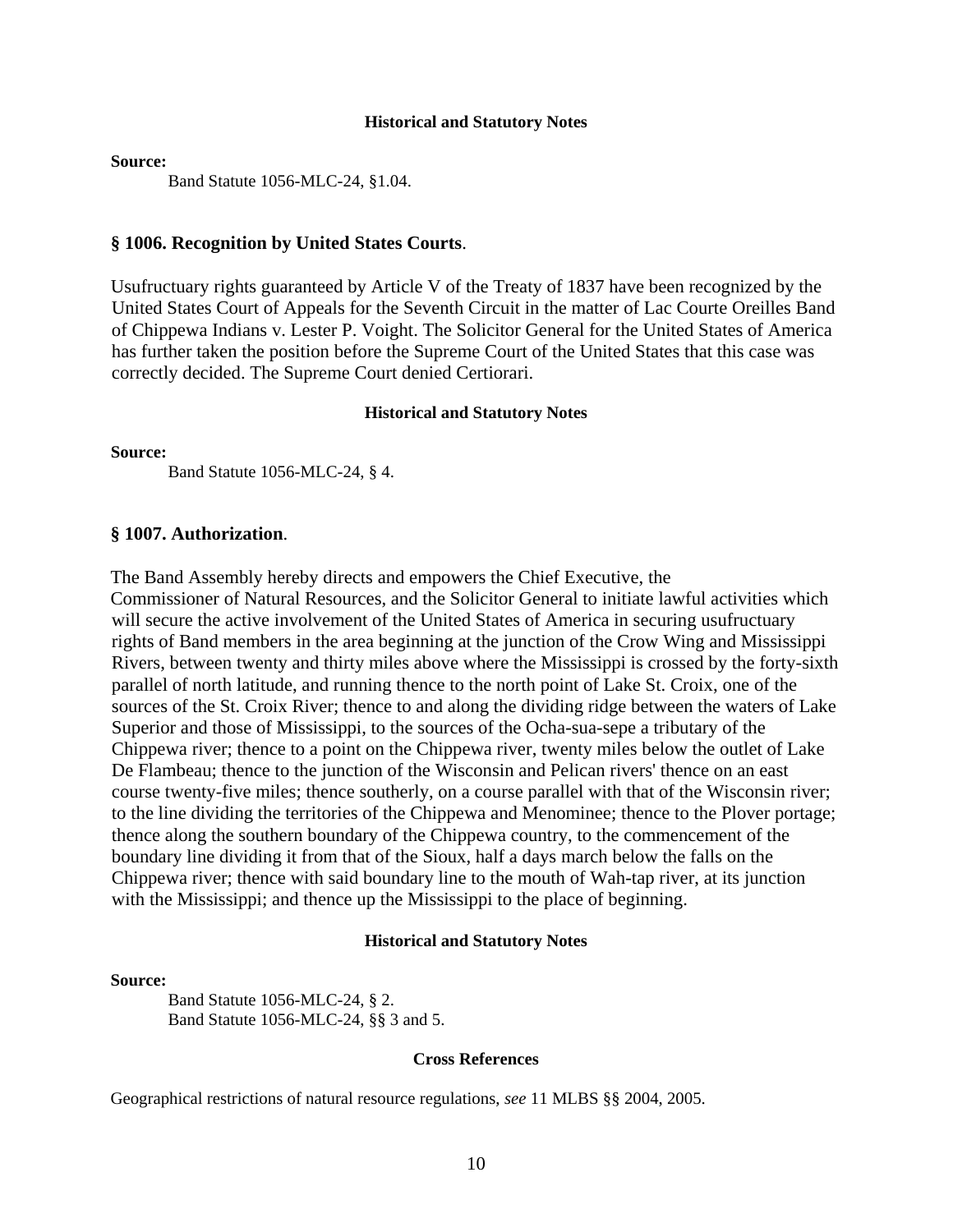### **§ 1008. Exterior Legal Counsel.**

The Band Attorneys are hereby authorized and directed to assist the Solicitor General of the Mille Lacs Band of Chippewa Indians in the legal implementation of this chapter.

### **Historical and Statutory Notes**

**Source:** Band Statute 1056-MLC-24, § 6.

# **SUBCHAPTER 2**

# **IMPLEMENTATION OF USUFRUCTUARY RIGHTS**

| Part                                                   | <b>Section</b> |  |
|--------------------------------------------------------|----------------|--|
| A. General Provisions                                  | 1101           |  |
| <b>B.</b> Great Lakes Indian Fish and Wildlife Compact | 1151           |  |

### **Historical and Statutory Notes**

The Preamble of Band Statute 1092-MLC-5 provides: "It is enacted, an Indian Fish and Wildlife Compact with Keweenaw Bay Band of Chippewa Indians, Red Cliff Band of Chippewa Indians, Bad River Band of Chippewa Indians, Mole Lake Band of Chippewa Indians, Lac Courte Oreilles Band of Chippewa Indians, Grand Portage Band of Chippewa Indians, Fond du Lac Band of Chippewa Indians, St. Croix Band of Chippewa Indians, Bay Mills Band of Chippewa Indians, Lac du Flambeau Band of Chippewa Indians for the exercise of usufructuary right in the Wisconsin territory of the Treaty of 1837."

### **Cross References**

Natural Resources Protection Code, *see* 11 MLBS § 2001 et seq.

# **PART A**

# **GENERAL PROVISIONS**

### **Section**

- **1101. Reservation of Right of Amendment.**
- **1102. Rights of Band Members.**
- **1103. Applicability of Natural Resources Code.**
- **1104. Court of Central Jurisdiction.**
- **1105. Conflicting Laws.**
- **1106. Obligations of the United States of America.**
- **1107. Rules and Regulations.**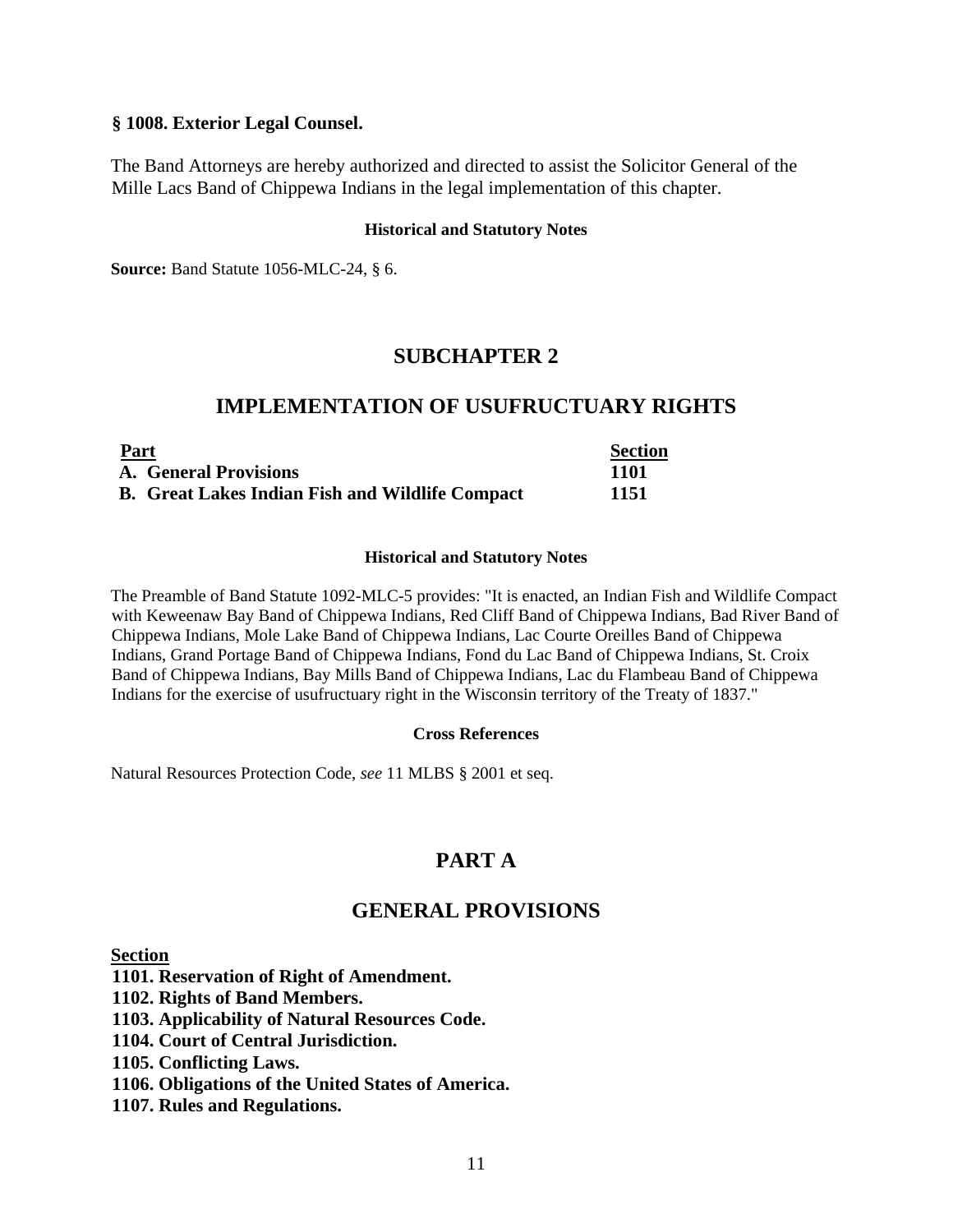### **1108. Obligations of Solicitor General.**

### **§ 1101. Reservation of Right of Amendment.**

The Band Assembly hereby fully reserves the right to alter, amend or repeal the several provisions of this subchapter, and all rights and privileges granted or extended hereunder shall be subject to such reserved right.

### **Historical and Statutory Notes**

### **Source:**

Band Statute 1092-MLC-25, § 12.

# **§ 1102. Rights of Band Members.**

Every enrolled member of a constituent Band of the Non-Removable Mille Lacs Band of Chippewa Indians shall have usufructuary rights provided that in the exercise of said rights, no Band member shall violate the terms and conditions established to exercise said rights.

### **Historical and Statutory Notes**

**Source:**

Band Statute 1092-MLC-25, § 17.

# **§ 1103. Applicability of Natural Resources Code.**

All provisions of the Natural Resources Code (11 MLBS § 2001 et seq.) shall apply to the exercise of usufructuary rights by Band members in all the territory ceded by the Treaty of 1837.

# **Historical and Statutory Notes**

**Source:**

Band Statute 1092-MLC-25, § 13.03.

# **§ 1104. Court of Central Jurisdiction.**

The Court of Central Jurisdiction is hereby granted subject matter jurisdiction for any cause of action which arises from implementation of this subchapter. Nothing in this subchapter shall be construed as a waiver of sovereign immunity of the Non-Removable Mille Lacs Band of Chippewa Indians in any state or federal court of competent jurisdiction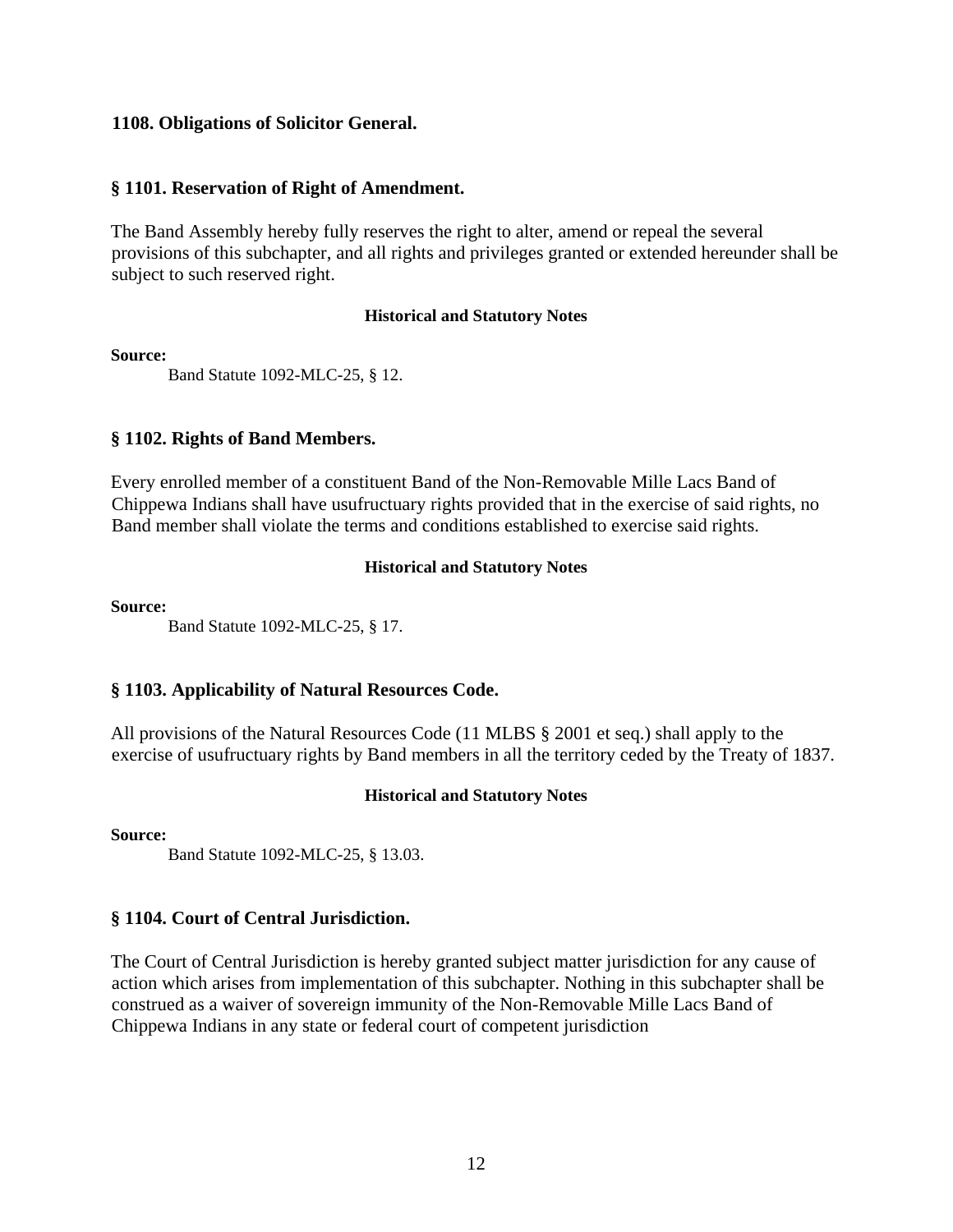### **Historical and Statutory Notes**

**Source:**

Band Statute l092-MLC-25, § 6.

### **Cross References**

Subject matter jurisdiction, Court of Central Jurisdiction, *see* 5 MLBS § 111.

### **§ 1105. Conflicting Laws.**

The provisions of this subchapter shall control and be supreme in the event it shall be employed notwithstanding any statutory provision to the contrary or in conflict herewith and the justices of the Court of Central Jurisdiction shall be bound thereby.

### **Historical and Statutory Notes**

**Source:**

Band Statute 1092-MLC-25, § 15.

### **§ 1106. Obligations of the United States of America.**

Nothing herein or the application thereof shall be construed by any government, agency, person or circumstance as a waiver by the Non-Removable Mille Lacs Band of Chippewa Indians of the solemn, special trust obligation of the United States of America, as legal trustee for the land, air, water and general natural resource and environmental right, privileges and interests of the Band.

### **Historical and Statutory Notes**

**Source:**

Band Statute 1092-MLC-25, § 10.

### **§ 1107. Rules and Regulations.**

The Commissioner of Natural Resources shall have the power to issue Commissioner's Orders for the purpose of promulgating all rules and regulations for the exercise of usufructuary rights by Band members in all the territory ceded by the Treaty of 1837 regardless of state boundaries and borders.

### **Historical and Statutory Notes**

**Source:** Band Statute 1092-MLC-25, § 13.01.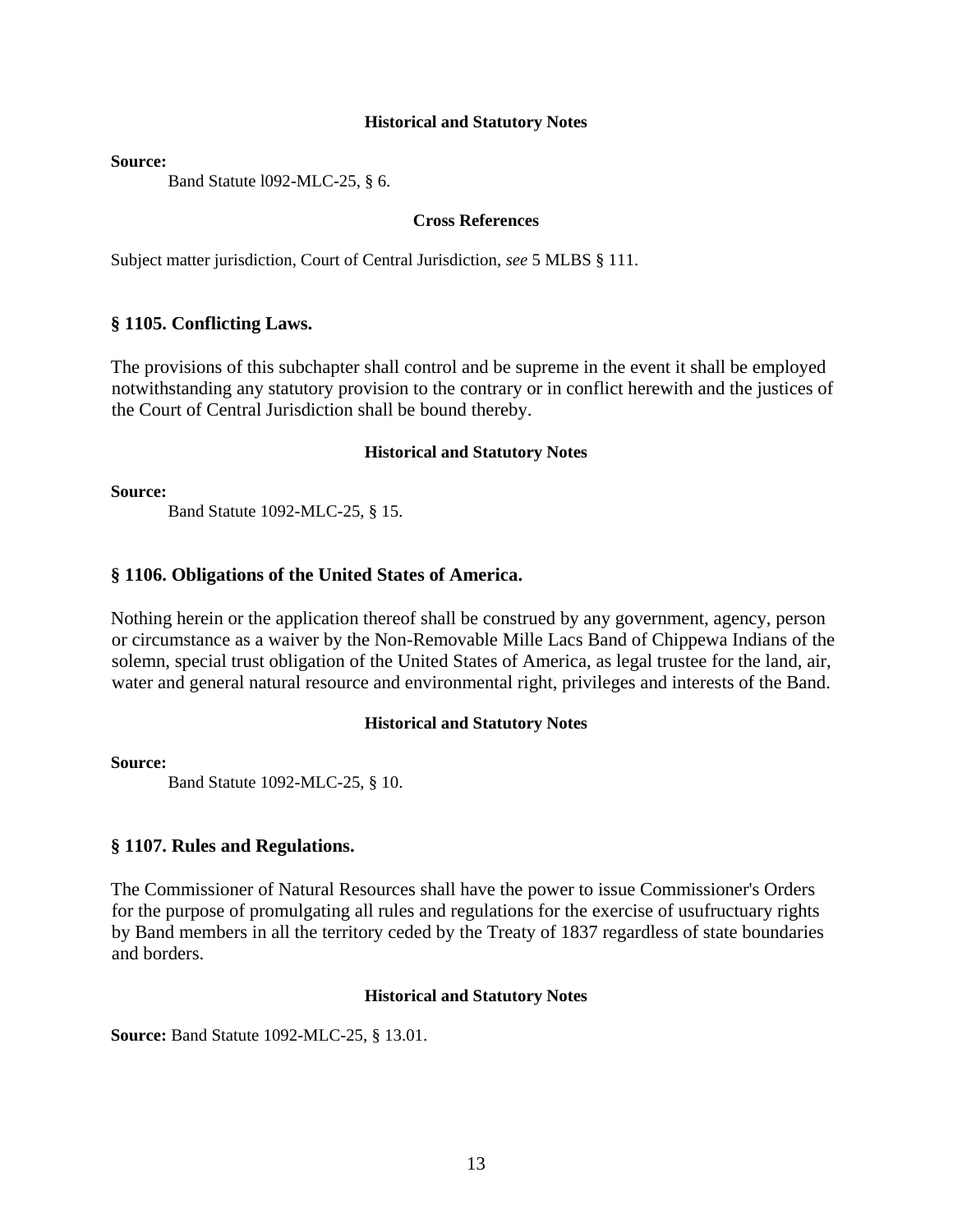### **Cross References**

Commissioner's Orders, *see* 4 MLBS § 7.

### **§ 1108. Obligations of Solicitor General.**

- (a) Should there be any doubt as to the proper interpretation of any part of this chapter, the Chief Executive, Speaker of the Assembly or the Commissioner of Natural Resources shall submit such question to the Solicitor General, who shall give his written opinion thereon and such opinion shall be binding until annulled by the full Court of Central Jurisdiction or amended by law.
- (b) The Solicitor General, consistent with the statutory authority conferred by law shall represent the interests of the Non-Removable Mille Lacs Band of Chippewa Indians in all matters, related to enforcement of Band law be they prosecutorial or otherwise in the Court of Central Jurisdiction.

### **Historical and Statutory Notes**

**Source:** Band Statute 1092-MLC-25, § 14.

### **Cross References**

Duties of Solicitor General, *see* 4 MLBS § 18.

# **PART B**

# **GREAT LAKES INDIAN FISH AND WILDLIFE COMPACT**

### **Section**

- **1151. Findings and Determinations.**
- **1152. Constitution of Great Lakes Indian Fish and Wildlife Commission.**
- **1153. Compact for Non-Removable Mille Lacs Band of Chippewa Indians.**
- **1154. Voight Inter-Tribal Task Force Charter.**
- **1155. Ratification.**
- **1156. Enabling Legislation.**
- **1157. Withdrawal.**
- **1158. Construction and Severability.**
- **1159. Cooperation of Band Officers.**
- **1160. Commissioner of Natural Resources.**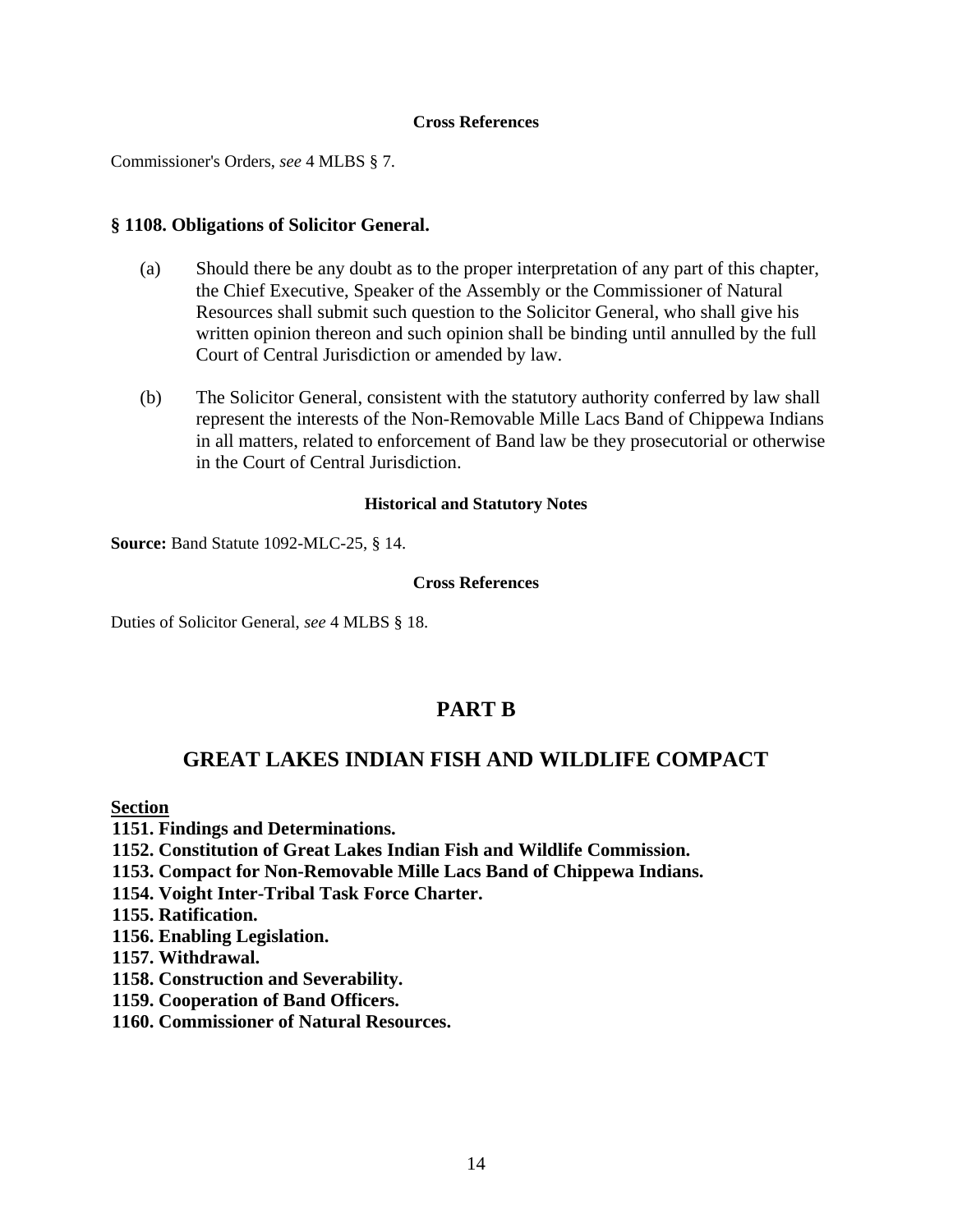# **§ 1151. Findings and Determinations.**

- (a) The Band Assembly hereby finds and determines that usufructuary rights exist in all territories encompassed by the Treaties of July 29, 1837, 7 Stat. 536, and October 4, 1842, 7 Stat. 842 as construed by the Seventh Circuit Court of Appeals in *Lac Courte Oreilles Band vs. Voight*, 700 F.2d 341, cert. denied 104 S. Ct. 53, 464 US 805, 78 L.Ed.2d 72 (1983).
- (b) The Band Assembly finds and determines that the sovereignty and jurisdiction of each Band who was signatory to the aforementioned treaties shall extend to all places interior and exterior to their boundaries thereof as defined in federal law. Notwithstanding any provisions of any law of the Mille Lacs Band to the contrary, the Mille Lacs Band shall now and hereafter retain and exercise civil and criminal jurisdiction over enrolled members of the Mille Lacs Band of Chippewa Indians who exercise usufructuary rights in the territory ceded in the aforementioned treaties.
- (c) The Band Assembly hereby finds and determines that just cause exists for the Non-Removable Mille Lacs Band of Chippewa Indians to be a party to a Commission known as the Great Lakes Indian Fish and Wildlife Commission.
- (d) The Band Assembly finds and determines that a Compact is required, pursuant to the laws of the Non-Removable Mille Lacs Band of Chippewa Indians. Said Compact to be known as the Great Lakes Indian Fish and Wildlife Compact.
- (e) The Band Assembly finds and determines that a Constitution proposed by the constituent Bands of the Great Lakes Indian Fish and Wildlife Commission is incompatible with the laws of the Non-Removable Mille Lacs Band of Chippewa Indians, however we find and determine that in the best interests of unity and conservation of the natural resources, an agreement is necessary and prudent.
- (f) The Band Assembly hereby finds and determines that any other party to this Commission shall exercise whatever statutory authority deemed necessary to be party to said Commission.
- (g) Therefore, the Band Assembly hereby finds and determines that the document entitled, "Constitution of the Great Lakes Indian Fish and Wildlife Commission"(2 MLBS § 1152.) is hereby ratified and approved subject to condition entered in the foregoing 'Compact'. Anything in the contents of the 'Constitution', which is inconsistent with any provision of the 'Compact' both ratified herein, it shall be the 'Compact' that controls on behalf of the Non-Removable Mille Lacs Band of Chippewa Indians.

# **Historical and Statutory Notes**

**Source:** Band Statute 1092-MLC-25, § 1.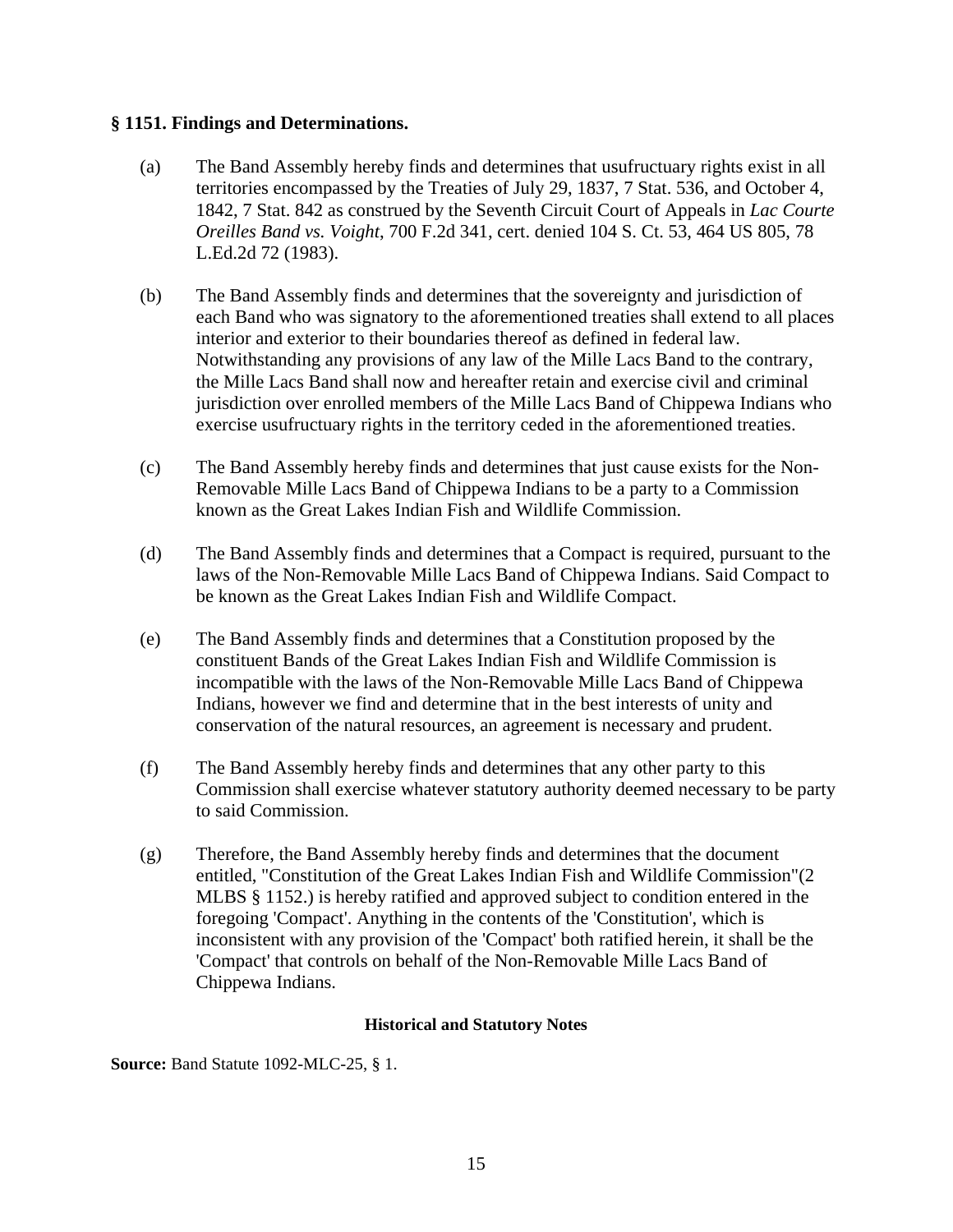### **Cross References**

Court of Central Jurisdiction, jurisdiction over persons, *see* 5 MLBS §§112, 113.

### **§ 1152. Constitution of Great Lakes Indian Fish and Wildlife Commission.**

- (a) Entered into by and between the following Bands of Chippewa Indians:
	- (1) Keweenaw Bay
	- (2) Bay Mills
	- (3) Mole Lake
	- (4) Bad River
	- (5) Red Cliff
	- (6) Fond du Lac
	- (7) Grand Portage
	- (8) Lac Courte Oreilles
	- (9) St. Croix
	- (10) Lac du Flambeau
	- (11) Non-Removable Mille Lacs Band
- (b)

### **PREAMBLE**

WE, THE INDIAN TRIBES OF THE GREAT LAKES INDIAN FISH AND WILDLIFE COMMISSION RECOGNIZE THAT OUR FISH, WILDLIFE AND OTHER RENEWABLE RESOURCES ARE IMPORTANT NATURAL RESOURCES AND OF VITAL CONCERN TO THE INDIAN TRIBES OF THE GREAT LAKES REGION AND THAT THE CONSERVATION OF THIS RESOURCE IS DEPENDENT UPON EFFECTIVE AND PROGRESSIVE MANAGEMENT. AND IT IS FURTHER RECOGNIZED THAT THE TRIBES HAVE REGULATORY AUTHORITY AND A RESULTANT DUTY TO PROTECT THE RESOURCE THAT IS OF GREAT IMPORTANCE TO US. WE FURTHER BELIEVE THAT BY UNITY OF ACTION WE CAN BEST ACCOMPLISH THESE THINGS, NOT ONLY FOR THE BENEFIT OF OUR PEOPLE BUT FOR ALL THE PEOPLE OF THE GREAT LAKES.

### **ARTICLE I NAME**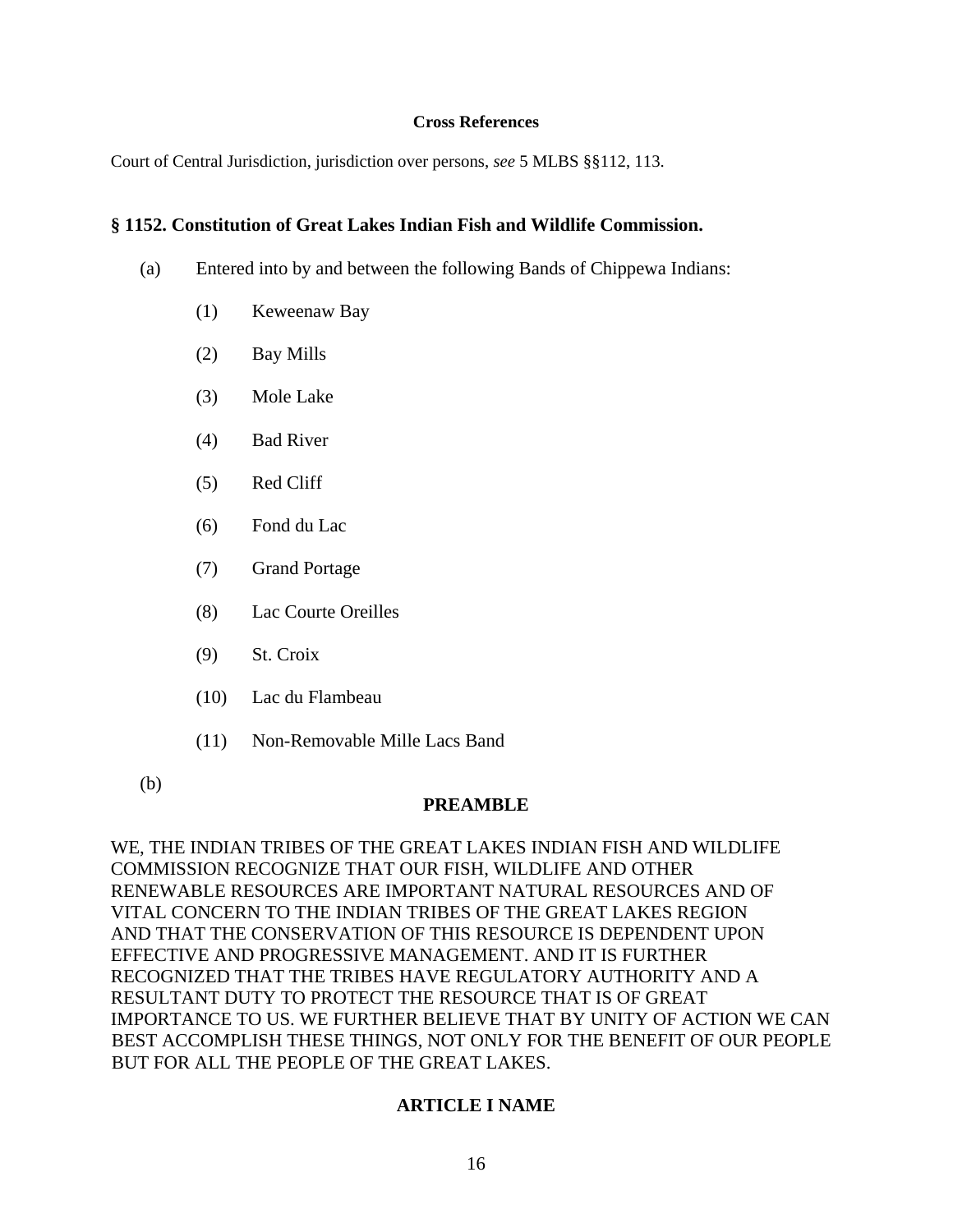The name of this organization shall be the GREAT LAKES INDIAN FISH AND WILDLIFE COMMISSION.

# **ARTICLE II PURPOSE**

- A. The GREAT LAKES INDIAN FISH AND WILDLIFE COMMISSION was begun in recognition of the traditional pursuits of the Native American people and the deep abiding respect for the circle of life in which our fellow creatures have played an essential life-giving role. As governments who have inherited the responsibilities for protection of our fish, wildlife, and plants we are burdened with the inability to effectively carry-out our tasks as protectors and managers. This is especially true now that the state and federal courts have recognized our traditional claims. We have never intended to abandon our responsibilities.
- B. The purpose of this organization are exclusively charitable and educational and shall be:
	- 1. To provide an organization to facilitate and coordinate intertribal communications in the Great Lakes concerning matters pertaining to the exercise of usufructuary rights including fish and wildlife management, treaty rights issues, court cases related to fish and wildlife, tribal and/or inter-tribal regulations.
	- 2. To assist tribal governments in the protection, preservation, conservation and prudent use and management of tribal fish, wildlife, and plant resources in the Great Lakes area.
	- 3. To direct the administration of federal programs, funds and efforts in order to aid and assist the federally recognized members of this organization.
	- 4. To educate Indian and non-Indian professionals involved in fish and wildlife management and others in the general public similarly dedicated to the protection, preservation, enhancement and prudent use of fish, wildlife and other resources.
	- 5. To provide administrative support for and provide expertise and advice to tribal governments in the Great Lakes relating to the protection, preservation, enhancement and prudent use and management of fish, wildlife and other resources in the Great Lakes.
	- 6. To improve the general welfare of Indian people in the Great Lakes through educational, charitable, and fish and wildlife related activities.
	- 7. To carry out the purposes as herein set forth in any state, territory, district, possession, dependency, or other political subdivision of the United States of America or in any foreign country at any other location in the world to the extent that such purposes are not forbidden by the laws of such state, territory, district, possession, dependency, or political subdivision of the United States of America, or of such foreign country, or of such other political entity as may be applicable; provided, however, that such purposes shall be accomplished and exercised only if they may be accomplished and exercised under and in accordance with, Section 501 (c) (3) of the Internal Revenue Code of 1954 and any amendments thereto.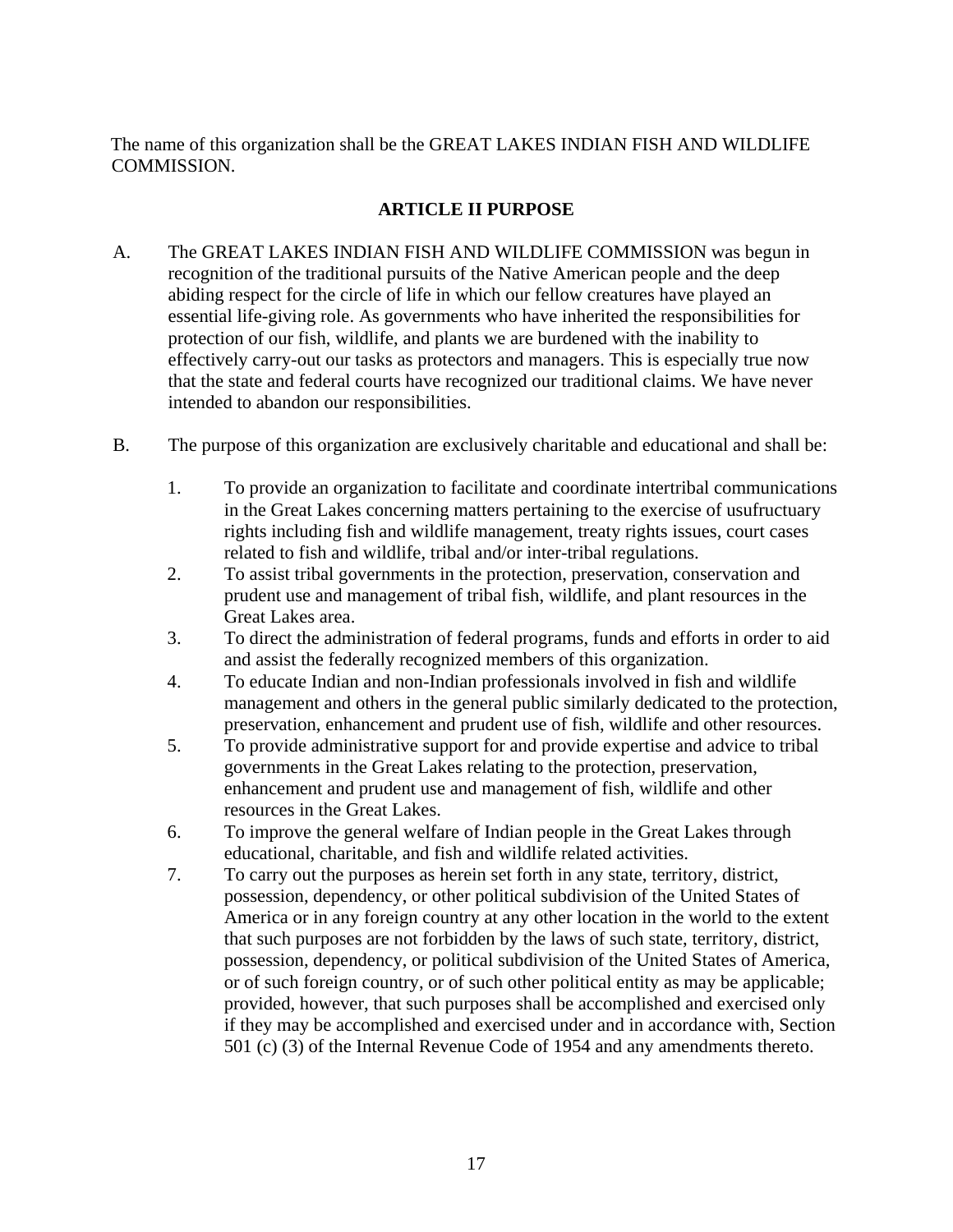# **ARTICLE III MEMBERS**

**Section 1.** Membership shall be open to an Indian tribe in the Great Lakes region who:

- a. Is recognized as a tribe by federal treaty, statute, agreement or regulation; and who;
- b. Is organized and operating under a constitution and by-laws; and who;
- c. [left blank]
- d. Ratifies this constitution and bylaws of appropriate tribal resolution.

# **ARTICLE IV GOVERNING BODY**

**Section 1.** The governing body shall be the Commission. The Commission shall consist of the tribal Chairpersons from each member tribe.

**Section 2.** Two committees of the Commission are hereby established. Great Lakes Indian Fisheries Commission and Voigt Fish and Wildlife Committee, each of which shall be governed by a charter ratified by the constituent tribes of each committee.

a. Upon selection the tribe shall notify the Commission of their duly authorized representative by letter.

**Section 3.** The Commission members shall report in writing to their respective governing body on the business transacted, including recommendations for final approval relating to any contract or agreement to be entered on behalf of member tribes, by the Commission.

**Section 4.** A special meeting of the Commission can be called by the Chairman at the request of any Commission member.

# **ARTICLE V OFFICERS**

Section 1. The officers of the Commission shall be the Chairman, Vice Chairman and Secretary, and shall be elected by the members of the Commission.

**Section 2.** The term of office of each officer shall be for one (1) year and shall commence with the regular meeting, except the first elected officers shall serve until the first regular election.

# **ARTICLE VI VACANCIES AND REMOVAL OF OFFICERS**

**Section 1.** If a Commission officer shall die, resign, permanently leave the state or tribe which she/he represents, the Commission shall declare the position vacant and shall select a replacement for the balance of the unexpired term.

# **ARTICLE VII DUTIES OF OFFICERS**

**Section 1.** The Chairman shall preside over all meetings of the Commission and shall perform all duties of a Chairman and exercise any authority delegated to him by the Commission and shall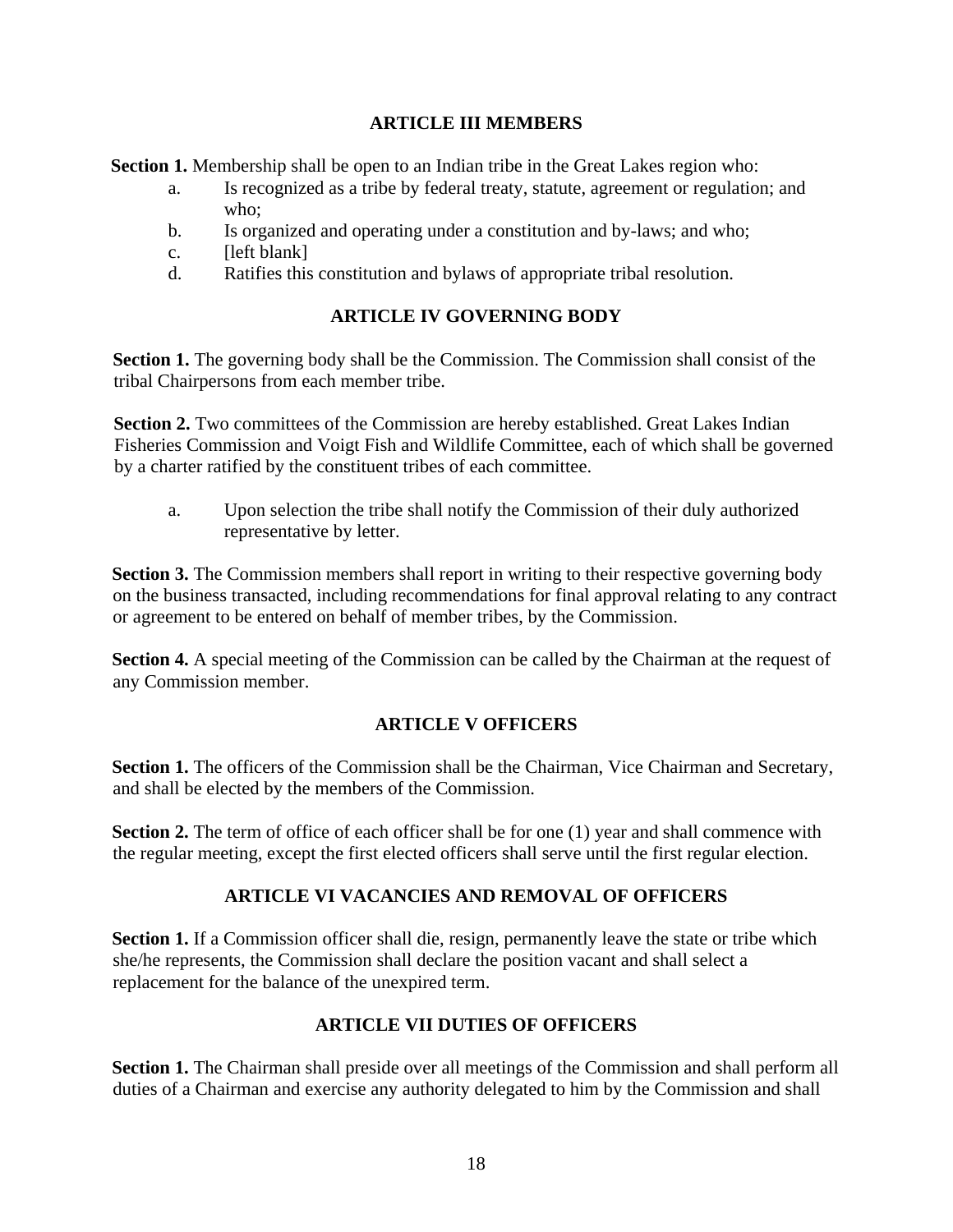have all authority to sign all documents for the Commission. She/he shall vote in all matters for his respective tribe.

**Section 2.** The Vice-Chairman shall assist the Chairman when called upon to do so in the absence of the Chairman, she/he shall preside. While presiding, she/he shall have all the rights, privileges, and duties as well as the responsibilities of the Chairman.

**Section 3.** The Secretary shall work with administrative staff to ensure that official minutes of all meetings are kept and that meeting notices are mailed in a timely manner.

**Section 4.** The Executive Administrator shall be appointed by the Commission.

# **ARTICLE VIII MEETINGS**

# **Section 1.**

- a. The conduct and procedure of the meetings may be further defined by the appropriate resolution of the Commission.
- b. A quorum shall consist of a majority of the Commission membership.

# **ARTICLE IX OWERS OF THE COMMISSION**

**Section 1.** The Commission shall have the following powers:

- a. To formulate and adopt a budget for Commission activities.
- b. To formulate a broad natural resource management program for those matters of concern to the committee.
- b. To coordinate committee budgets and the work of the committees.
- c. To administer the provision of technical services to the committees and the member tribes.
- d. Request technical advice and/or assistance from any source whatever for the purpose of assisting tribal fish and wildlife programs and to consult with any and all individuals, organizations, institutions, and government (tribal, local, state, federal, and international) on matters pertaining to fish and wildlife.
- e. To render any assistance within the authority of the Commission to any tribe requesting such assistance.
- f. As a non-profit organization to accept funds from state, federal, private foundations or other sources for operations.
- g. To provide public information.

**Section 2.** Any and all rights vested in members tribes shall not be abridged by this Constitution.

**Section 3.** The Commission shall interpret any and all ambiguous words and phrases found within this Constitution.

# **ARTICLE X POWERS OF THE COMMITTEES**

**Section 1.** Each constituent committee shall have the following powers: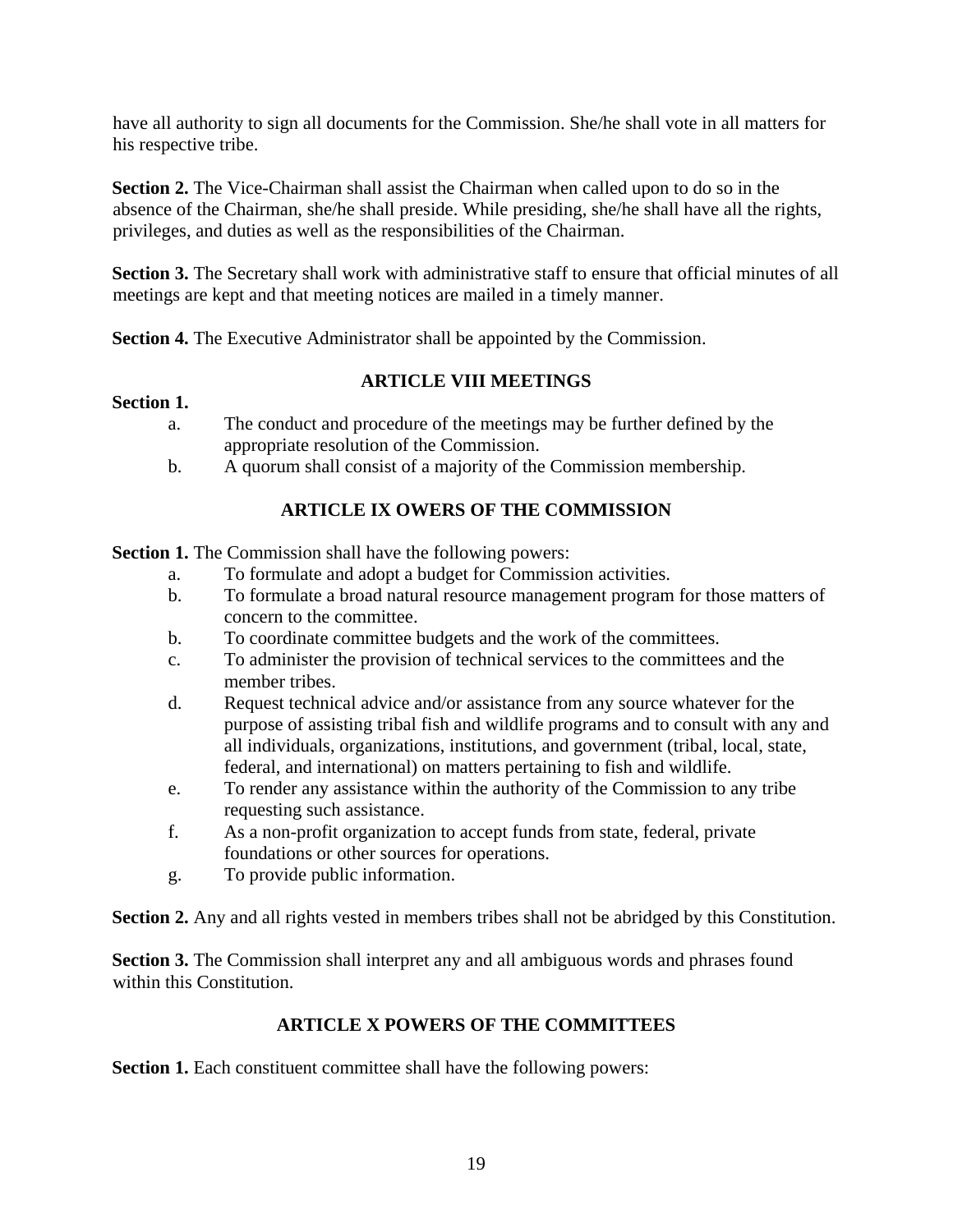- a. To formulate and adopt a budget to carry out its activities and to secure funding therefore.
- b. To formulate a broad natural resource management program for those matters of concern to the committee.
- c. To carry out any other powers provided in Charter.

**Section 2.** Any and all rights vested in members tribes shall not be abridged by this Charter.

# **ARTICLE XI AMENDMENTS**

This Constitution may be amended by unanimous vote of the member tribes upon at least 15 days' notice prior to such meeting to consider such proposed amendment submitted to member tribes.

# **Historical and Statutory Notes**

**Source:**

Band Statute 1092-MLC-25, § 2.

# **§ 1153. Compact for Non-Removable Mille Lacs Band of Chippewa Indians.**

- (a) Entered into by and between the Non-Removable Mille Lacs Band of Chippewa Indians for the purpose of declaring the conditions under which the Band enters into the Great Lakes Indian Fish and Wildlife Commission. The Band Assembly hereby determines that any Band party to the provision of the "Constitution" found in 2 MLBS § 1152, shall in their own right, enter into the Great Lakes Indian Fish and Wildlife Commission upon terms designated in Article III of 2 MLBS § 1152.
- (b) THE NON-REMOVABLE MILLE LACS BAND OF CHIPPEWA INDIANS HEREBY SOLEMNLY AGREES TO:

# **GREAT LAKES INDIAN FISH AND WILDLIFE COMPACT**

GREAT LAKES INDIAN FISH AND WILDLIFE COMPACT is hereby ratified, enacted into law, and by this Band as party thereto with any other Band which, pursuant to Article II of said Compact, that desires to legally join therein substantially as follows:

# **ARTICLE I**

The purpose of this Compact are, through means of joint or cooperative action:

1. To promote the orderly, integrated, and comprehensive development, use, and conservation of Indian resources within the Treaty Cession of 1837/42 (hereinafter called Treaty Cession).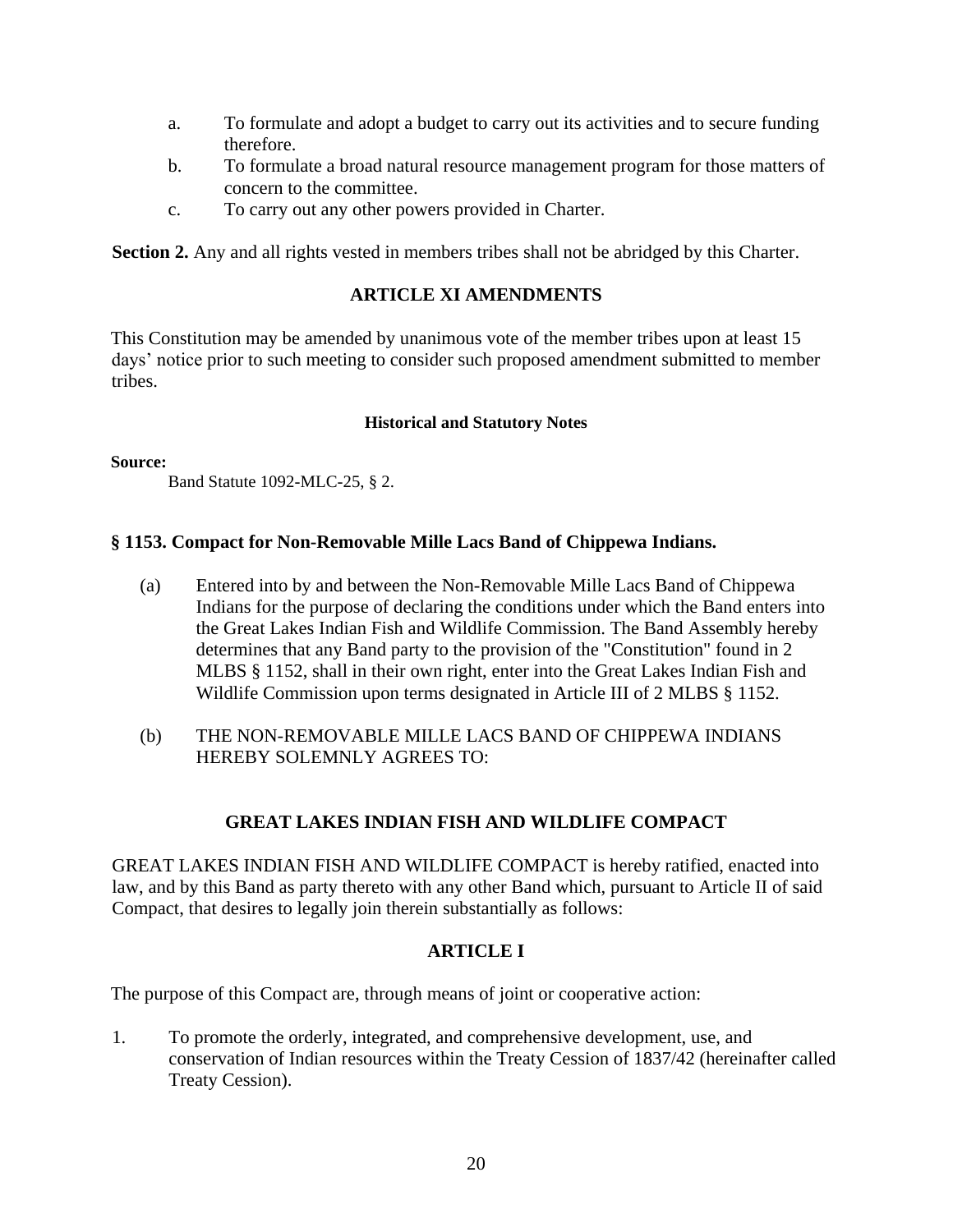- 2. To plan for the welfare and development of the Indian resources of the Treaty Cession on a whole as well as for those portions of the Treaty which may have problems of special concerns.
- 3. To make it possible for Reservations within the Treaty and their members to derive the maximum benefit from the utilization of these resources.
- 4. To establish and maintain an intergovernmental agency to the end that the purposes of this Compact may be accomplished more effectively.

# **ARTICLE II**

This Compact shall enter into force and become effective and binding when it has been enacted by any Reservation by such action as their laws and the laws of their government may prescribe for adherence thereto.

# **ARTICLE III**

The Great Lakes Indian Fish and Wildlife Commission created by Article IV of this Compact shall exercise its power and perform its functions in respect to the Treaty Cession Area for which is the purposes of this Compact. The authorization of two committees of the Commission are hereby established, Great Lakes Indian Fisheries Commission and Voight Intertribal Task Force each of which shall be governed by a charter ratified by the respective laws of the Band Governments.

# **ARTICLE IV**

- A. There is hereby created an agency of the party Bands to be known as the Great Lakes Indian Fish and Wildlife Commission. In that name the Commission may sue and be sued. In any of the party's Court of Competent Jurisdiction, the individual party's governing body may at its discretion notify the Band Court no later than 72 hours after any case has been filed of its decision to accept or reject any decision filed by the Court. However, the Great Lakes Indian Fish and Wildlife Commission must put forth a proper defense in any case to which it is a defendant. Actions by non-Indian parties of this Compact shall only be filed in a competent court of one of the parties of this Compact. Transaction involving federal funds shall conform to the laws of any Band Government within whose territory funds are being expended. The Commission may pursuant to bylaws provided for the execution and acknowledgment of all instruments in its behalf.
- B. The Commission shall be composed of one member from each Band Government as designated or appointed in accordance with the law of the Band Government which they represent and serve and subject to removal in accordance with such law.
- C. Each band delegate shall be entitled one vote in the Commission. The presence of commissioners from a majority of the party Bands shall constitute a quorum for the transaction of business at any meeting of the Commission. Actions of the Commission shall be by a majority of the votes cast except that any recommendations made pursuant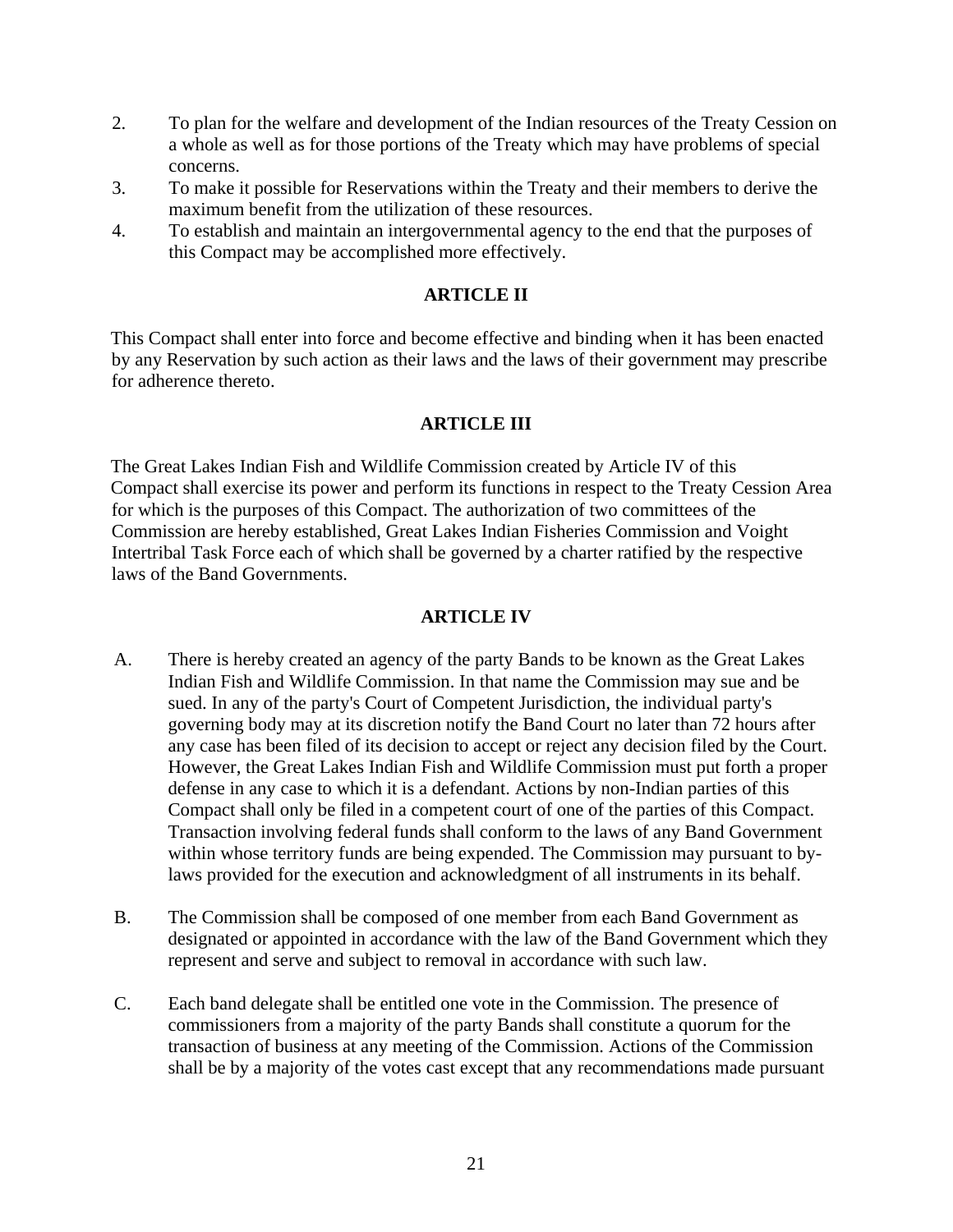to Article VI of this Compact shall require an affirmative vote of not less than a majority of the votes cast from each of a majority of the Bands present and voting.

- D. The commissioners of any two or more party Bands may meet separately to consider problems of particular interest to their Band but no action taken at any such meeting shall be deemed an action of the Commission unless and until the Commission shall specifically approve the same.
- E. In the absence of any commissioner, a representative casting said vote shall have a written proxy in proper form as may be required by the Commission.
- F. The Commission shall elect annually from among its members a chairman, vice-chairman and secretary-treasurer. The executive director shall serve at the pleasure of the Commission and at such compensation and under such terms and conditions as may be fixed by it. The executive director shall be custodian of the records of the Commission with authority to affix the Commission's official seal and attest to and certify such records or copies thereof.
- G. The executive director, subject to the approval of the Commission in such cases as its bylaws may provide, shall appoint and remove or discharge such personnel as may be necessary for the performance of the Commission's functions Subject to the aforesaid approval, the executive director may fix their compensation, define their duties, and require bond of such of them as the Commission may designate.
- H. The executive director, on behalf of, as trustee for, and with the approval of the Commission, may borrow, accept, or contract from the services of personnel from any government or any subdivision or agency thereof, from any intergovernmental agency, or from any institution, person, firm or corporation; and may accept from any of the commissioners purposes and functions under this Compact any and all donations, gifts, and grants of money, equipment, supplies, materials and services from any state or government or any subdivision or agency thereof or intergovernmental agency or from any institution, person, firm or corporation and may receive and utilize the same.
- I. The Commission may establish and maintain one or more offices for the transacting of its business and for such purposes the executive director on behalf, of as trustee for, and with the approval of the Commission, may acquire, hold and dispose of real and personal property necessary to the performance of its functions.
- J. The Commission may adopt, amend and rescind by-laws, rules, and regulations for the conduct of its business.
- K. The Commission and its executive director shall make available to the party Bands any information within its possession and shall always provide free access to its records by duly authorized representatives of such party Band.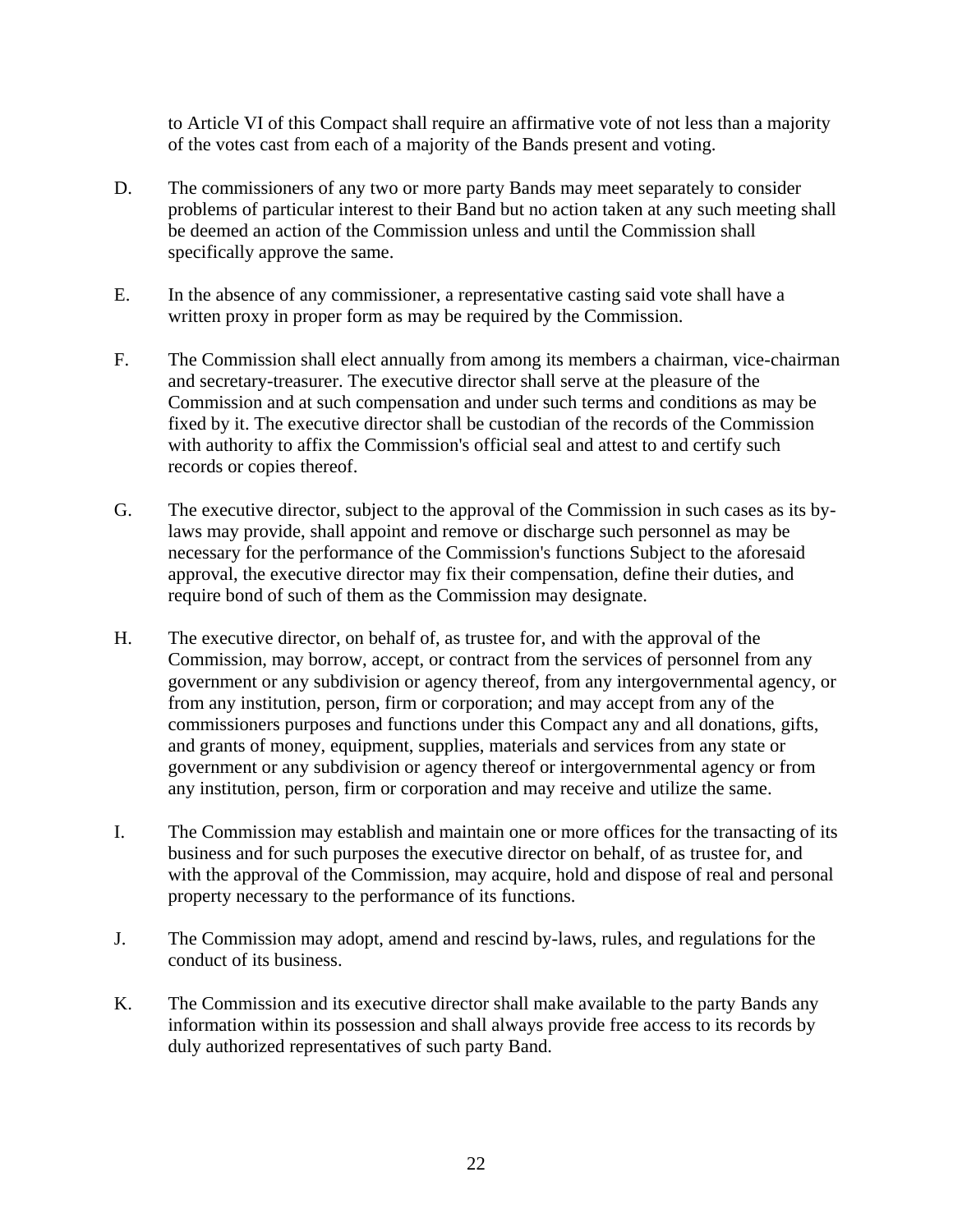- L. The Commission shall keep a written record of its meetings and proceedings and shall annually make a report thereof to be submitted to the duly designated official of each party Band.
- M. The Commission may issue any reports as it may deem desirable.

# **ARTICLE V**

- A. The Commission shall submit to the executive head or designated officer of each party Band a budget of its estimated expenditures for such period as may be required by the laws of the Band for presentation to the Government thereof.
- B. Each of the Commission's budgets of estimated expenditures shall contain specific recommendations of the amount or amounts to be appropriated by each of the party Bands. Detailed Commission budgets shall be recommended by a majority of the votes cast, and the costs shall be allocated equitably among the party states in accordance with their respective interests. Majority is defined as 3/4 of all parties.
- C. The Commission shall not pledge the credit of any party Band. The Commission may meet any of its obligations in whole or in part with funds available to it under Article IV (H) of this Compact, provided that the Commission takes specific action setting aside such funds prior to the incurring of any obligations to be met in whole or in part in this manner. Except where the Commission makes use of funds available to it under Article IV (H) hereof, the Commission shall not incur any obligations prior to the allotment of funds by the party states adequate to meet the same.
- D. The Commission shall keep accurate accounts of all receipts and disbursements. The receipts and disbursements of the Commission shall be subject to the audit and accounting procedures established under the bylaws. However, all receipts and disbursement of funds handled by the Commission shall be audited yearly by a certified public accountant and the report of the audit shall be included in and become part of the annual report of the Commission.
- E. The account of the Commission shall be open at any reasonable time for inspection by such agency, representative or representatives of the party Band as may be duly constituted for that purpose and others who may be authorized by the Commission.

# **ARTICLE VI**

The Commission shall have power to:

- A. Collect, correlate, interpret, and report on data relating to the Indian resources and the use thereof in the Treaty Cession or any portion thereof.
- B. Recommend methods for the orderly, efficient, and balanced development, use and conservation of the Indian resources of the Treaty Cession or any portion thereof to the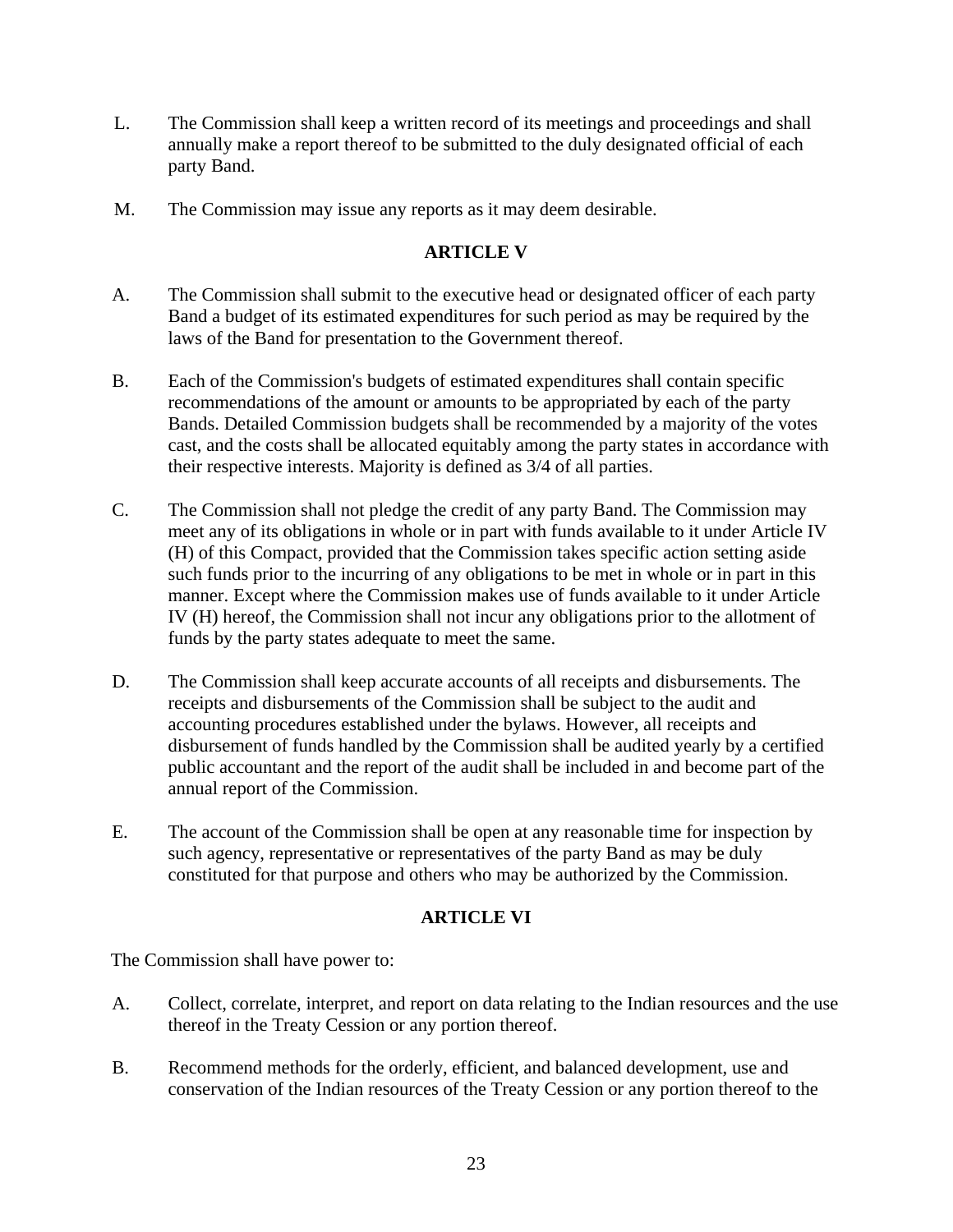part Band and to any other governments or agencies having interest in or jurisdiction over the Treaty Cession or any portion thereof.

- C. Consider means of improving and maintaining the fisheries and wildlife of the Treaty Cession or any portion thereof.
- D. Recommend policies relating to Indian resources including the institution and alteration of flood plain and other zoning laws, ordinances and regulations.
- E. Recommend uniform or other laws, or regulations relating to the development, use and conservation of the Treaty Cession resources to the party Band or any of them and to other governments, political subdivision, agencies or intergovernmental bodies having interests in or jurisdiction sufficient to affect conditions in the Treaty Cession or any portion thereof.
- F. Consider and recommend amendments or agreement supplementary to this Compact to the party Bands or any of them, and assist in the formulation and drafting of such amendments or supplementary agreements.
- G. Prepare and publish reports, bulletins and publications appropriate to this work and fix reasonable sale prices thereof.
- H. With respect to the Indian resources of the Treaty Cession or any portion thereof, recommend agreements between the governments of the United States and Canada.
- I. Cooperate with the governments of the United States and of Canada, the party Band and any public or private agencies or bodies having interests in or jurisdiction sufficient to affect the Treaty Cession or any portion thereof.
- J. Make any recommendation and do all things necessary and proper to carry out the powers conferred upon the Commission by this Compact, provided that no action of the Commission shall have the force of law in, or be binding upon any party Band.

# **ARTICLE VII**

Each party Band agrees to consider the action the Commission recommends in respect to:

- A. To provide an organization to facilitate and coordinate intertribal communication in the Great Lakes concerning matters pertaining to the exercise of usufructuary right including fish and wildlife management, treaty rights issues, court cases related to fish and wildlife, tribal and/or intertribal regulations.
- B. Measures for combating pollution.
- C. To assist tribal governments in the protection, preservation, conservation and prudent use and management of tribal fish, wildlife and plant resources in the Great Lakes area.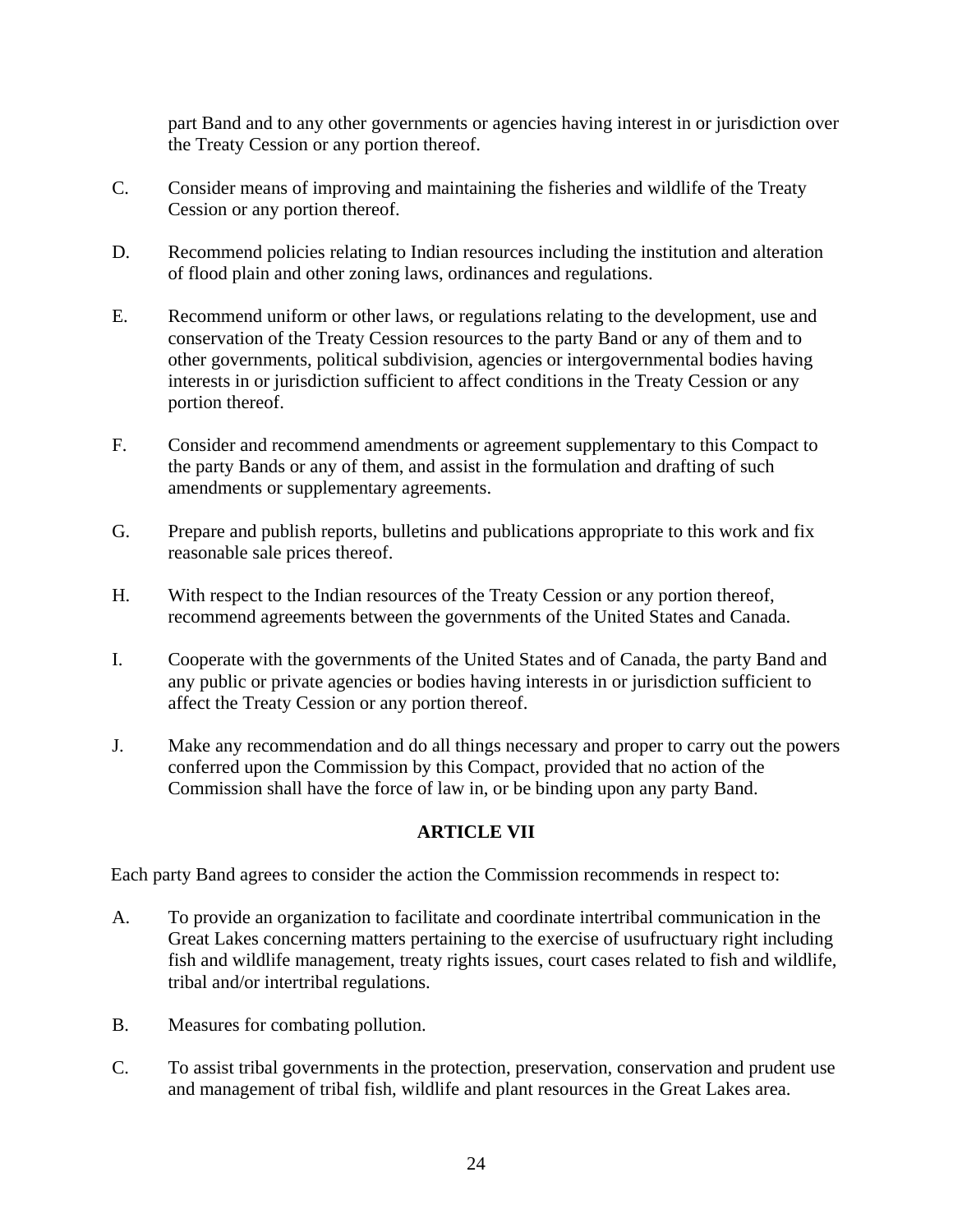- D. Propose wildlife improvement.
- E. Uniformity or effective coordinating action in fishing laws and regulations and cooperative action to eradicate destructive and parasitical forces endangering the fisheries, wildlife and other Indian resources.
- F. To direct the administration of federal programs, funds, and efforts in order to aid and assist the federally recognized members of this organization.
- G. To educate Indian and non-Indian professionals involved in fish and wildlife management and others in the general public similarly dedicated to the protection, preservation, enhancement and prudent use of fish, wildlife and other resources.
- H. To provide administrative support for and provide expertise and advice to tribal governments in the Great Lakes relating to the protection, preservation, enhancement and prudent use and management of fish, wildlife and other resources in the Great Lakes.

# **ARTICLE VIII**

This Compact shall continue in force and remain binding upon each party Band until renounced by act of the Government of such Band, in such form and manner as it may choose and as may be valid and effective to repeal a statute of said Band, provided that such renunciation shall not become effective until six months after notice of such action shall have been officially communicated in writing to the executive head of the other party Bands.

# **ARTICLE IX**

It is intended that the provisions of this Compact shall be reasonably and liberally construed to effectuate the purposes thereof. The provisions of this Compact shall be severable and if any phrase, clause, sentence or provision of this Compact is declared to be contrary to the constitution of any party Band or of the United States, or the applicability thereof to any Band, agency, person or circumstance is held invalid, the constitutionality of the remainder of this Compact and the applicability thereof to any Band, agency, person or circumstance shall not be affected hereby, provided further that if this Compact shall be held contrary to the Constitution of the United States, or any party Band, the Compact shall remain in full force and effect as to the remaining Bands and in full force and effect as to the Band affected as to all severable matters.

### **Historical and Statutory Notes**

### **Source:**

Band Statute 1092-MLC-25, § 3.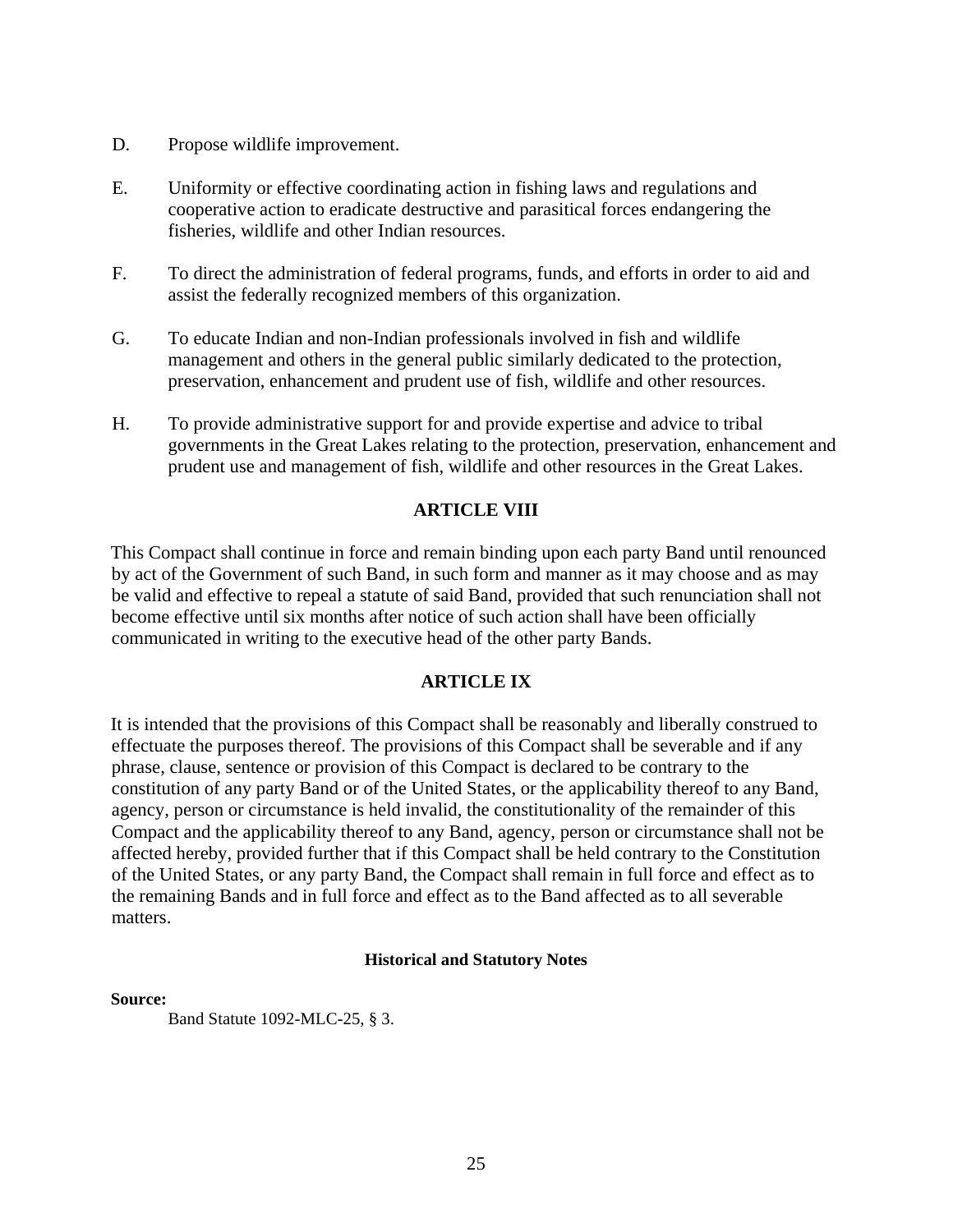# **§ 1154. Voight Intertribal Task Force Charter.**

# **CHARTER VOIGHT INTERTRIBAL TASK FORCE COMMITTEE GREAT LAKES INDIAN FISH AND WILDLIFE COMMISSION**

### **ARTICLE I - NAME**

The name of this committee shall be the Voight Intertribal Task Force Committee.

# **ARTICLE II - PURPOSE**

The purposes of this committee shall be to:

- 1. Develop the capabilities of its members tribes to regulate their use of natural resources.
- 2. Develop biological expertise in inland fish, wildlife, and plant species, communities, and ecosystems.
- 3. Develop resource management plans.
- 4. Assist tribes to develop resource regulations suitable for tribal adoption and adequate to protect the environment.
- 5. Develop law enforcement capabilities adequate to insure compliance with resource regulations.
- 6. Assist tribes in the development of judicial systems adequate to adjudicate cases arising under tribal resource regulations.
- 7. Assist tribes or Bands to secure through negotiations, litigation, arbitration, or any other lawful and appropriate means, the full exercise of the usufructuary rights reserved in the Treaties of 1 837 and 1842.
- 8. Develop the capability to recognize, analyze and recommend action on actual and potential environmental degradation which may impair the opportunity to engage in usufructuary activities within the territories ceded by the Treaties of 1837 and 1842.
- 9. Educate tribal membership, tribal leadership, and the general public in issues and events related to the other purposes stated herein.

# **ARTICLE III - MEMBERSHIP**

**Section 1. Membership.** Membership in this committee is open to any federally recognized Chippewa Tribe or Band which:

- (a) Is a member of the Great Lakes Indian Fish and Wildlife Commission; and
- (b) Is a signatory or successor thereto to either the 1837 or 1842 Treaties; and
- (c) Has a reservation within the territories ceded by the 1837 and 1842 Treaties; and
- (d) Has by resolution adopted this Charter.

# **ARTICLE IV - TRANSACTING BUSINESS**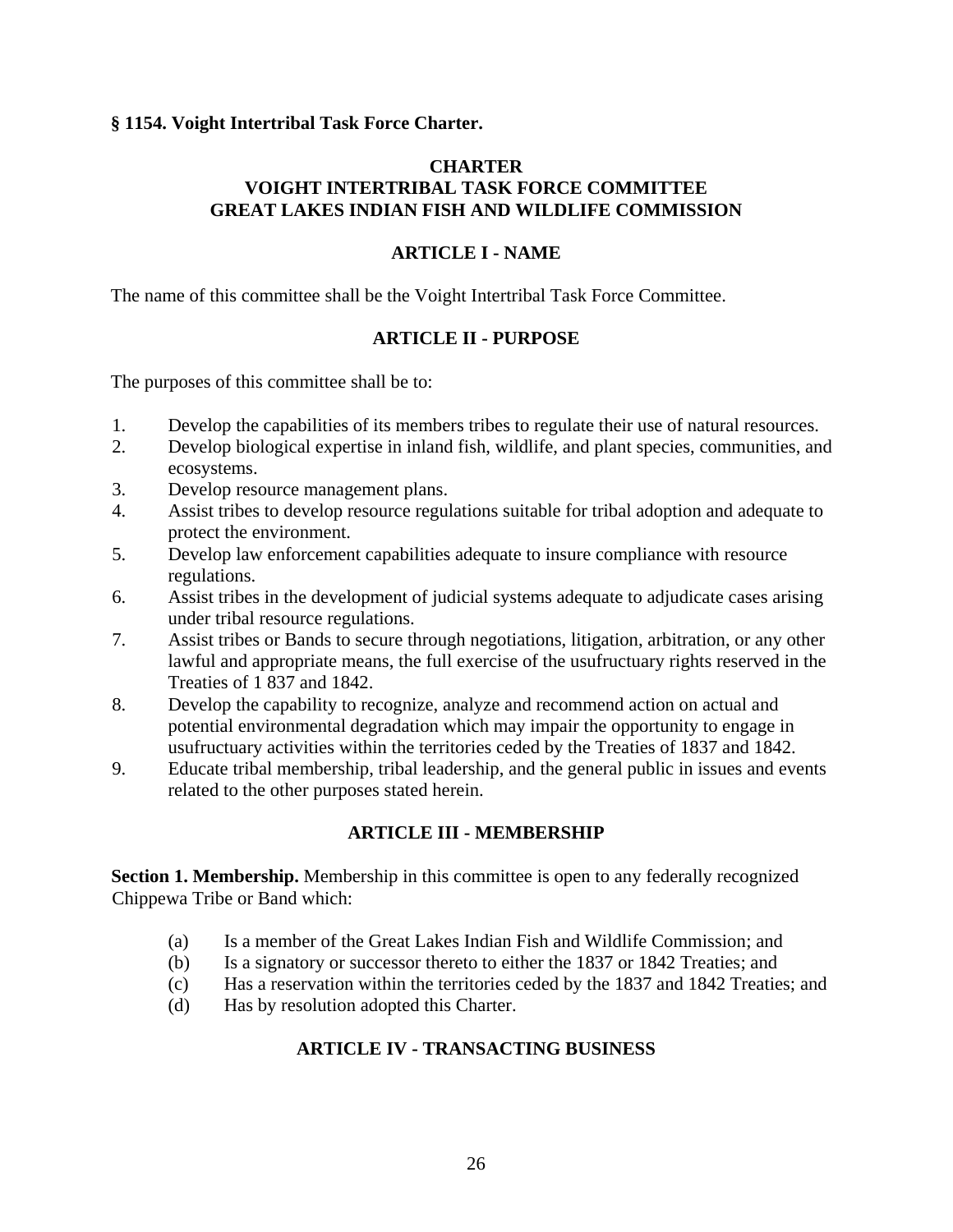**Section 1. Representatives.** Each member tribe may appoint one representative to the committee and one alternate. Each tribe may select its representative and alternate by whatever means and for whatever term deemed appropriate by the tribe.

**Section 2. Meetings.** The committee shall hold an annual meeting in October of each year. The committee shall also hold meetings as needed, which may be called by the chairman, or in the absence of the chairman, the vice chairman, or in any event by any three member tribes or the executive administrator of the Commission. Meetings may be conducted by conference call.

**Section 3. Action.** All action must be authorized by motion and approval by a majority of those tribes in attendance.

**Section 4. Voting.** On all matters upon which a vote shall be taken each member tribe shall have one vote.

**Section 5. Quorum.** A majority of the member tribes shall constitute a quorum.

# **ARTICLE V - OFFICERS**

**Section 1. Officers.** The officers of the committee shall be the chairman and vice-chairman, and shall be elected by the members of the committee at the annual meeting.

**Section 2. Terms.** The term of office for each officer shall be one year except that the officers first elected under this Charter shall serve until the 1985 annual meeting.

**Section 3. Vacancies.** In the event a committee officer is for any reason unable or unwilling to complete his or her term the committee shall, on at least 30 days' notice to its members, hold a special election for the purpose of replacing the officer.

# **ARTICLE VI - DUTIES OF OFFICERS**

**Section 1. Chairman.** The chairman shall preside over all meetings of the committee, shall perform all duties of a chairman, shall exercise any authority delegated by the committee, and shall have authority to sign all documents for the committee. The chairman shall work with the administrative staff to insure that official minutes of all meetings are kept and that meeting notices are mailed in a timely manner. The chairman shall be allowed to vote.

**Section 2. Vice-chairman.** The vice-chairman shall assist the chairman when called upon to do so and in the absence of the chairman shall preside. While presiding, the vice-chairman shall have all the rights, privileges, duties, and responsibilities of the chairman.

**Section 3. Further Duties.** The duties of the officers may be defined further by motion of the committee.

# **ARTICLE VII - POWERS**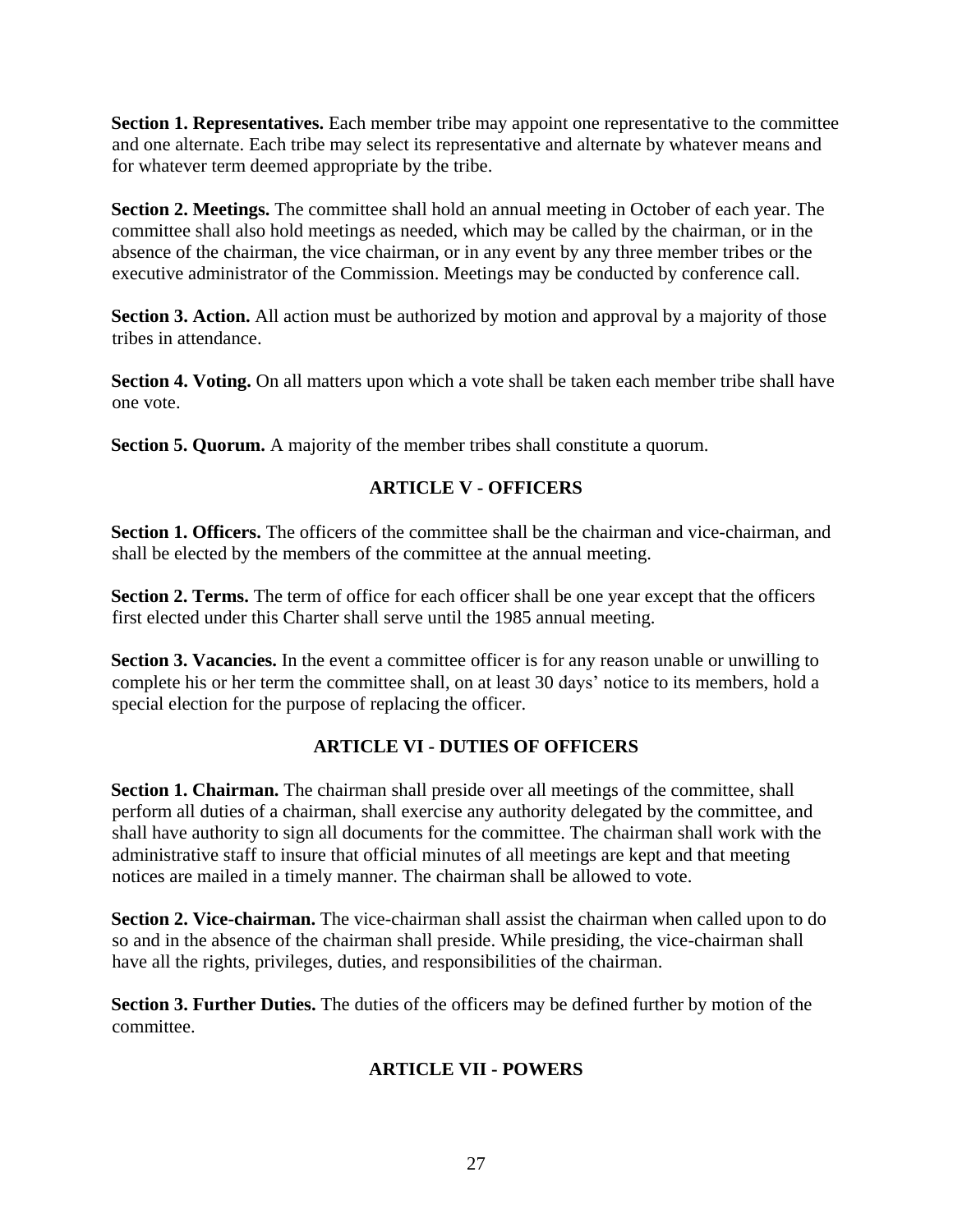The committee shall have the following powers:

- (1) To undertake any programs consistent with the purposes as defined in Article II.
- (2) To formulate and adopt a budget to carry out its activities, and to secure funding through the Commission therefore, and to approve modifications and amendments to the budget as may from time to time be required.
- (3) To formulate and adopt policies for the provision of technical, enforcement, and judicial services to the committee and its member tribes, to be implemented by the Commission staff.
- (4) To establish subcommittees to pursue such objectives as the committee shall direct.

# **ARTICLE VIII - AMENDMENTS**

This Charter may be amended by affirmative vote of at least two-thirds of the member tribes upon furnishing to all member tribes of the Commission a copy of the proposed amendment at least 60 days in advance of the vote on such amendment.

### **Historical and Statutory Notes**

**Source:**

Band Statute l092-MLC-25, § 4.

# **§ 1155. Ratification.**

The Commissioner of Natural Resources is authorized and directed to witness the ratification of the Compact by the Non-Removable Mille Lacs Band of Chippewa Indians by executing the final draft thereof in his own name as Commissioner for and on behalf of the Non-Removable Mille Lacs Band of Chippewa Indians and affixing the Seal of the Non-Removable Mille Lacs Band of Chippewa Indians.

# **Historical and Statutory Notes**

**Source:**

Band Statute 1092-MLC-25, § 5.

# **§ 1156. Enabling Legislation.**

This Compact shall become effective and operative immediately after passage the Constitution of the Great Lakes Indian Fish and Wildlife Commission by any five party Bands incorporating the provisions of said Constitution into the laws of such Bands.

### **Historical and Statutory Notes**

**Source:**

Band Statute 1092-MLC-25, § 9.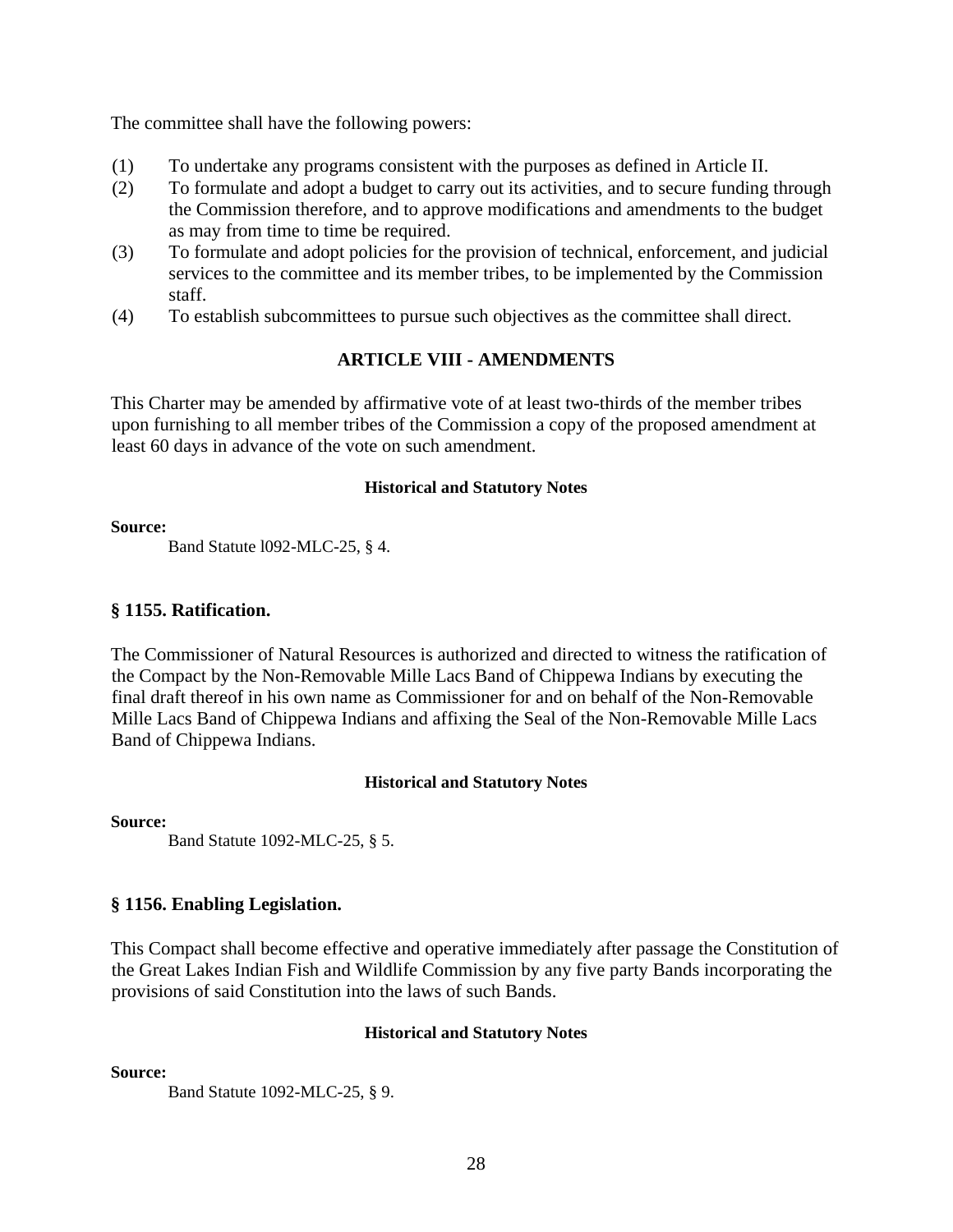### **§ 1157. Withdrawal.**

The Non-Removable Mille Lacs Band of Chippewa Indians in acceding to this Compact Constitution reserves the right at any time to withdraw from said Compact-Constitution, but such withdrawal shall be based upon a law properly enacted pursuant to Band 3 MLBS  $\S$  16.

### **Historical and Statutory Notes**

**Source:**

Band Statute 1092-MLC-25, § 8.

# **§ 1158. Construction and Severability.**

This Compact shall be liberally construed so as to effectuate the purposes thereof by the Court of Central Jurisdiction. The provisions of this Compact shall be severable and if any phrase, clause, sentence, or provision of this Compact is declared to be contrary to the laws of any party Band or the application thereof to any agency, person or circumstance is held invalid by the Court of Central Jurisdiction, the validity of the remainder of this Compact and the applicability thereof to any agency, person, or circumstance shall not be affected thereby. If this Compact-Constitution or any part thereof shall be held contrary to the laws of any party Band, this Compact-Constitution may remain in full force and effect as to the remaining party Bands and as to the Mille Lacs Band so affected, in full force and effect as to all severable matters.

# **Historical and Statutory Notes**

**Source:**

Band Statute 1092-MLC-25, § 7.

# **§ 1159. Cooperation of Band Officers.**

All administrations and entities of the Non-Removable Mille Lacs Band of Chippewa Indians shall cooperate with the Commission and the Task Force in the execution of their functions and shall assist the Commission and the Task Force in carrying out the duties imposed upon it.

# **Historical and Statutory Notes**

### **Source:**

Band Statute 1092-MLC-25, § 11.

# **§ 1160. Commissioner of Natural Resources.**

In pursuance of Article IV of the Compact and Article IV of the Charter, the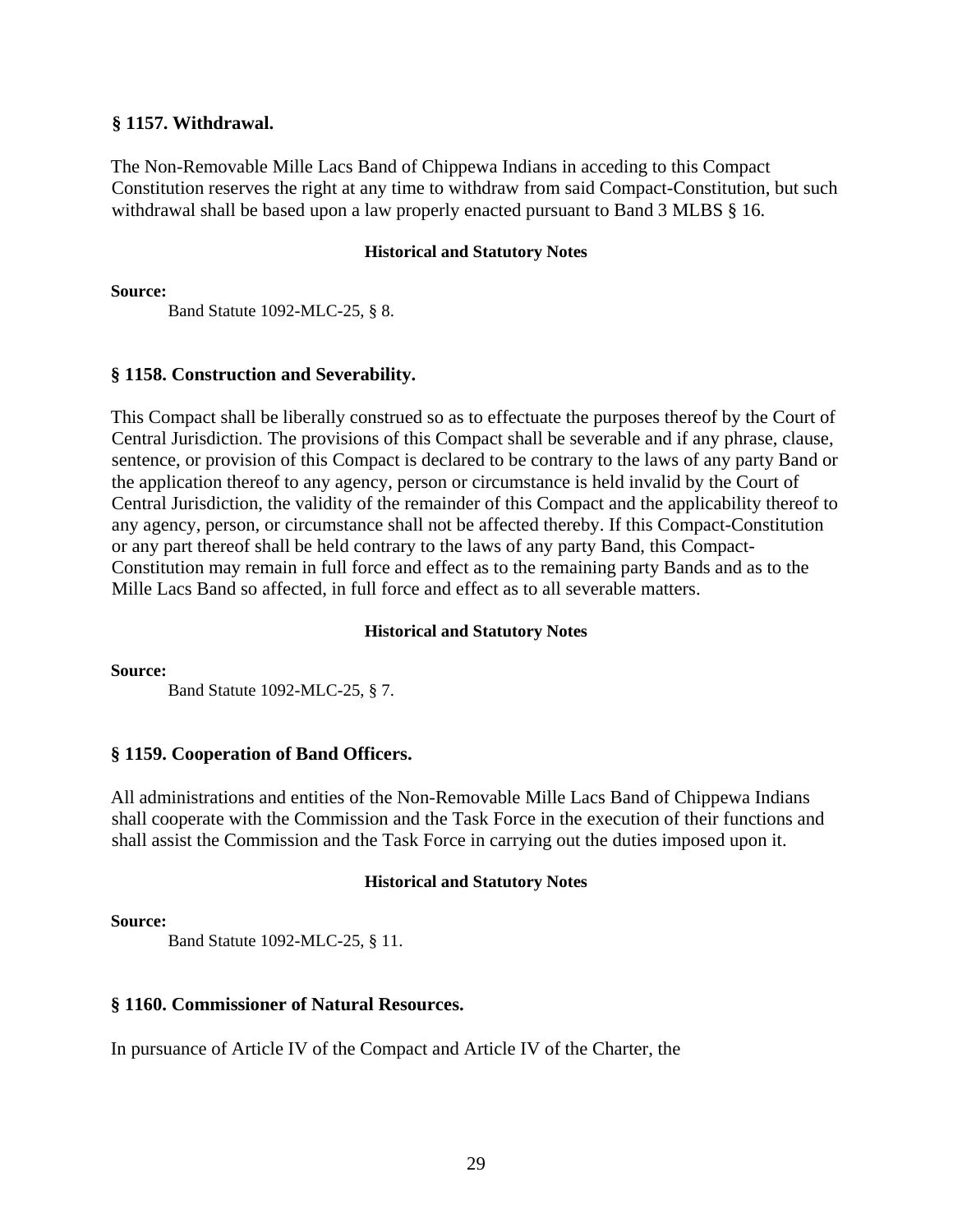Commissioner of Natural Resources shall be the duly authorized representative of the Band at meetings called by the chairman of the Commission and the Task Force at a designated location and shall exercise all voting rights conferred by the Compact and Charter as provided.

### **Historical and Statutory Notes**

**Source:**

Band Statute 1092-MLC-25, § 13.

# **CHAPTER 3**

# **INTERGOVERNMENTAL RELATIONS**

### **Section 2001. Minnesota State Intertribal Affairs Council.**

### **§ 2001. Minnesota State Intertribal Affairs Council.**

Pursuant to Minnesota Statutes-Chapter 3, Section 922, the Non-Removable Mille Lacs Band of Chippewa Indians may participate in an Indian Affairs Intertribal Council, an entity of the state of Minnesota. The Chief Executive is hereby authorized and directed to notify the Governor of the state of Minnesota and other tribal governments that effective on March 1, 1985 the Non-Removable Mille Lacs Band of Chippewa Indians shall withdraw from participation in this state council and shall in no way sanction any actions of said council as they may apply to the Non-Removable Mille Lacs Band of Chippewa Indians, as the public policy of the Band is to recognize and enhance government to government diplomatic relations.

### **Historical and Statutory Notes**

#### **Source:**

Band Statute 1085-MLC-37, § 82.

# **CHAPTER 4**

# **EXCLUSION AND REMOVAL**

#### **Section**

- **3001. Findings and Determinations.**
- **3002. Definitions.**
- **3003. Persons Subject to Exclusion and Removal.**
- **3004. Grounds for Exclusion and Removal.**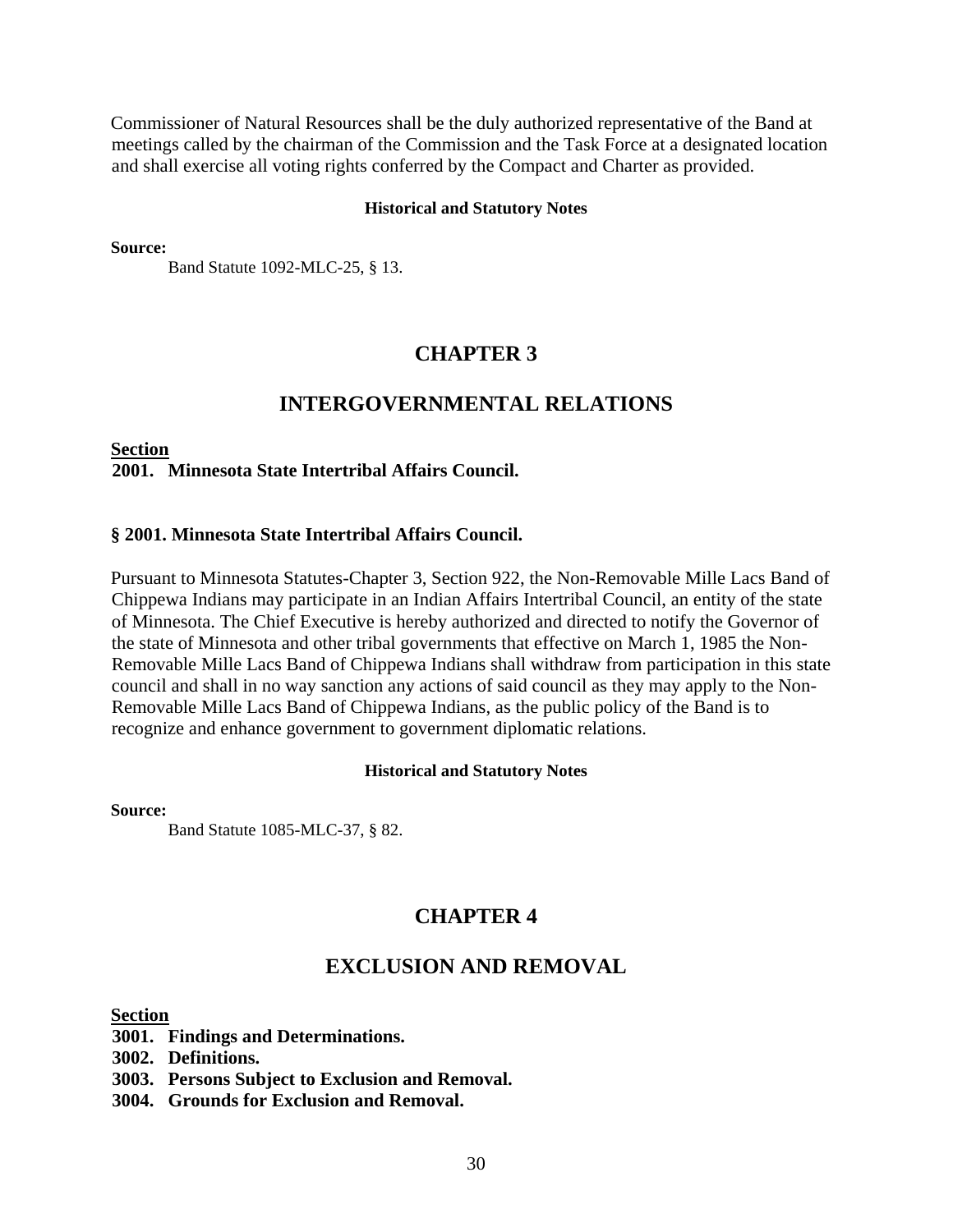- **3005. Complaint for Exclusion.**
- **3006. Notice of Exclusion.**
- **3007. Exclusion Hearing.**
- **3008. Exclusion Orders.**
- **3009. Enforcement Proceedings.**
- **3010. Emergency Writs.**
- **3011. Authorized Entry for Exclusion Hearing.**
- **3012. Review of Orders of Exclusion and Removal.**
- **3013. Stays.**

### **Historical and Statutory Notes**

The Preamble of Band Statute 1069-MLC-7 provides: "It is enacted by the Band Assembly of the Mille Lacs Band of Chippewa Indians for the purpose of exclusion and removal of persons within the jurisdiction of the Band for just cause."

### **Cross References**

Commercial practices, violations, see 18 MLBS § 10.

Cultural actions, sanctions, see 24 MLBS § 603.

Life estates in trust or restricted lands, spouse or children of member, see 21 MLBS § 102. Prohibited drugs, see 23 MLBS § 1 et seq. Trespass, see 21 MLBS § 206.

### **§ 3001. Findings and Determinations.**

- (a) That under federal law and Article 6, Section 1 (c), of the Constitution of the Minnesota Chippewa Tribe, and as an incident of its inherent sovereign powers, the Non-Removable Mille Lacs Band of Chippewa Indians has the authority to exclude certain persons from territories under the jurisdiction of the Non-Removable Mille Lacs Band of Chippewa Indians and to determine the conditions upon which such persons may be present within said lands.
- (b) That in order to protect and promote the health, safety, morals and general welfare of the Band, its members and other residents of lands under the jurisdiction of the Non-Removable Mille Lacs Band of Chippewa Indians, it is necessary to provide a means to exclude or remove such persons from said lands in the event that they violate Band law or do other acts harmful to the Band, its members or other residents of territories under the jurisdiction of the Non-Removable Mille Lacs Band of Chippewa Indians.

### **Historical and Statutory Notes**

#### **Source:**

Band Statute 1069-MLC-7, § 1.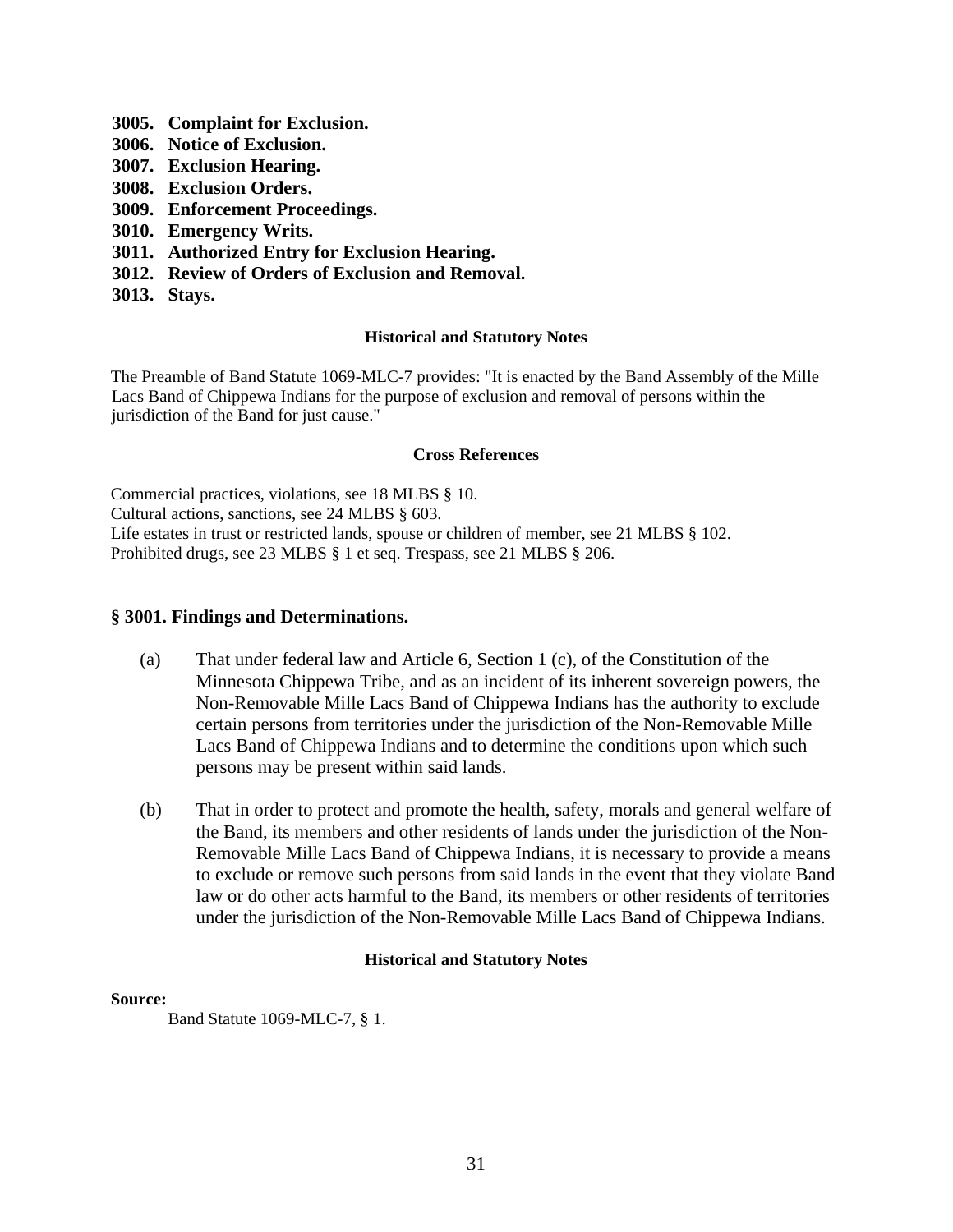# **§ 3002. Definitions.**

The following terms shall have the following meanings when used in this chapter:

- (a) **"Appellate Court"** means the Appellate Division of the Court of Central Jurisdiction of the Band.
- (b) **"Band"** means any constituent Band of the Non-Removable Mille Lacs Band of Chippewa Indians, a federally recognized Indian Tribe.
- (c) **"Court"** means the Court of Central Jurisdiction for each constituent Band of the Non-Removable Mille Lacs Band of Chippewa Indians.
- (d) **"Constituent Bands"** means the Non-Removable Sandy Lake Band of Chippewa Indians, the Snake River Band of Chippewa Indians, the Rice Lake Band of Chippewa Indians, the the Lake Lena (Knife River) Band of Chippewa Indians, and the Non-Removable Mille Lacs Band of Chippewa Indians.
- (e) **"District Court"** means the District Division of the Court of Central Jurisdiction of the Non-Removable Mille Lacs Band of Chippewa Indians.
- (f) **"Law Enforcement Officer"** means an officer of the Band authorized to enforce the laws of the Band.
- (g) **"Secretary"** means the United States Secretary of the Interior.
- (h) **"Weapon"** means an instrument of offensive or defensive combat, or anything used, or designed to be used, in destroying, defeating or injuring a person.

### **Historical and Statutory Notes**

### **Source:**

Band Statute 1069-MLC-7, § 13.

# **§ 3003. Persons Subject to Exclusion and Removal.**

All persons, except those authorized by federal law to be present on lands under the jurisdiction of the Non-Removable Mille Lacs Band of Chippewa Indians, are subject to exclusion or removal from all or any portion of said lands as provided herein.

### **Historical and Statutory Notes**

**Source:**

Band Statute 1069-MLC-7 § 2.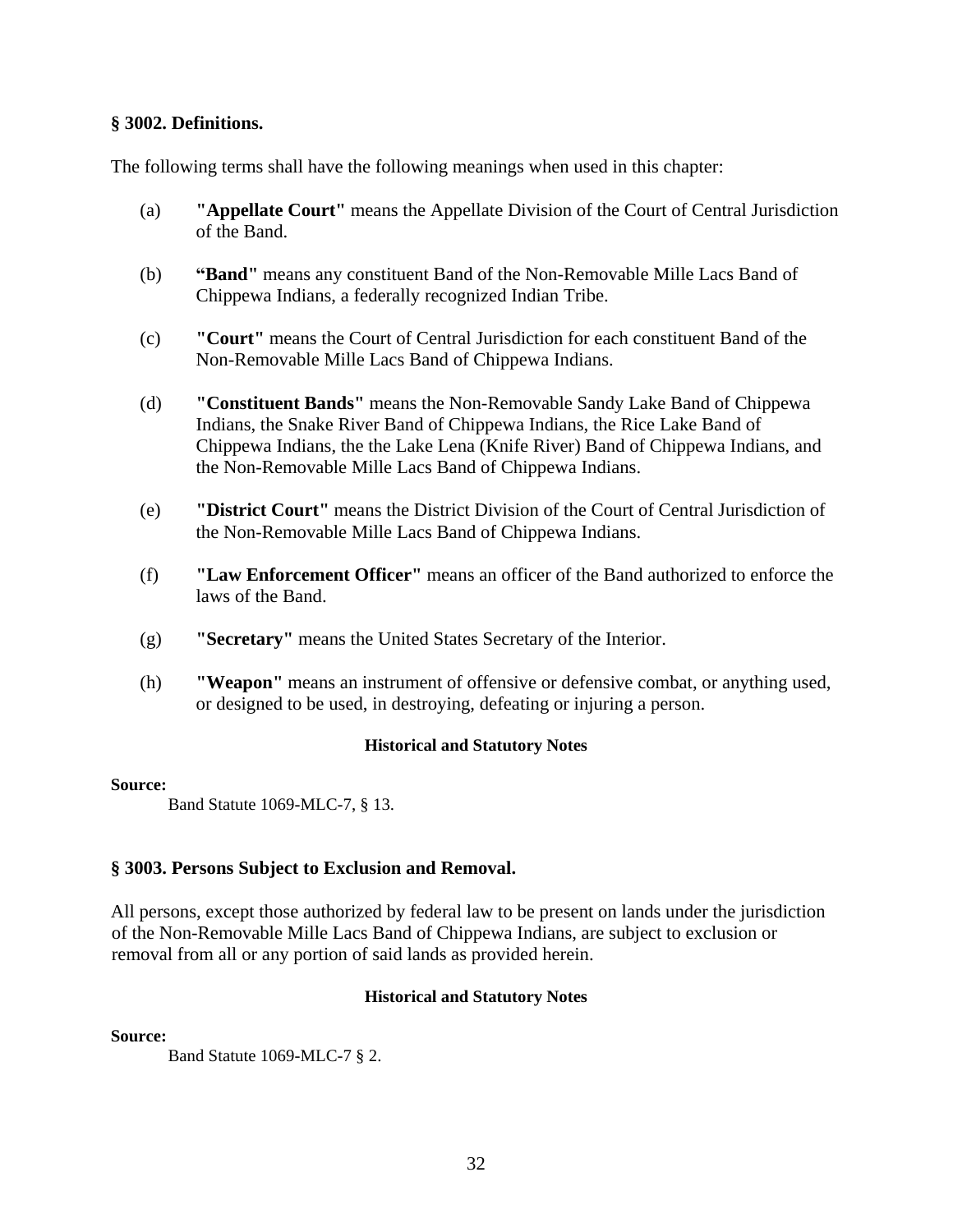# **§ 3004. Grounds for Exclusion and Removal.**

Persons subject to exclusion and removal may be excluded or removed from said lands for commission of one or more of the following acts within said lands:

- (a) An act that is a crime, as defined by federal or Band law, or any act which, if committed by a member of the Band, would be a crime under Band law.
- (b) Any act causing physical loss or damage of any nature to the property of the Band or Tribe, enrolled member of the Band, or other residents of land under the jurisdiction of the Non-Removable Mille Lacs Band of Chippewa Indians.
- (c) Obstructing the performance of governmental functions by any elected official, officer, agent or employee of the Band through the use or threat of force or violence, bribery, deception or other unlawful means.
- (d) Resisting arrest by a law enforcement officer through the use of threat of force or violence, bribery, deception or other unlawful means.
- (e) Rendering criminal assistance by doing any one of the following acts for the purpose of hindering the apprehension, prosecution, conviction or punishment of a person known to have committed a crime, to be sought by law enforcement officers for the commission of a crime, or to have escaped from a detention facility:
	- (1) harboring or concealing such person,
	- (2) providing to such person a weapon, money, transportation, disguise or other means of avoiding discovery or apprehension,
	- (3) concealing, altering or destroying any physical evidence that might aid in the discovery or apprehension of such person,
	- (4) warning such person of impending discovery or apprehension, except where such warning is given in an attempt to persuade the person to comply with the law, or
	- (5) obstructing by force, threat, bribery or deception any person from performing an act that might aid in the discovery, apprehension, prosecution or conviction of such person.
- (f) Threatening to enter lands under the jurisdiction of the Non-Removable Mille Lacs Band of Chippewa Indians to cause disturbances or riots or to conduct any other activity prohibited by law.
- (g) Mining, cutting timber or vegetation or other use, abuse or damage to property of the Band or Tribe without authorization from the Band, Tribe or Secretary.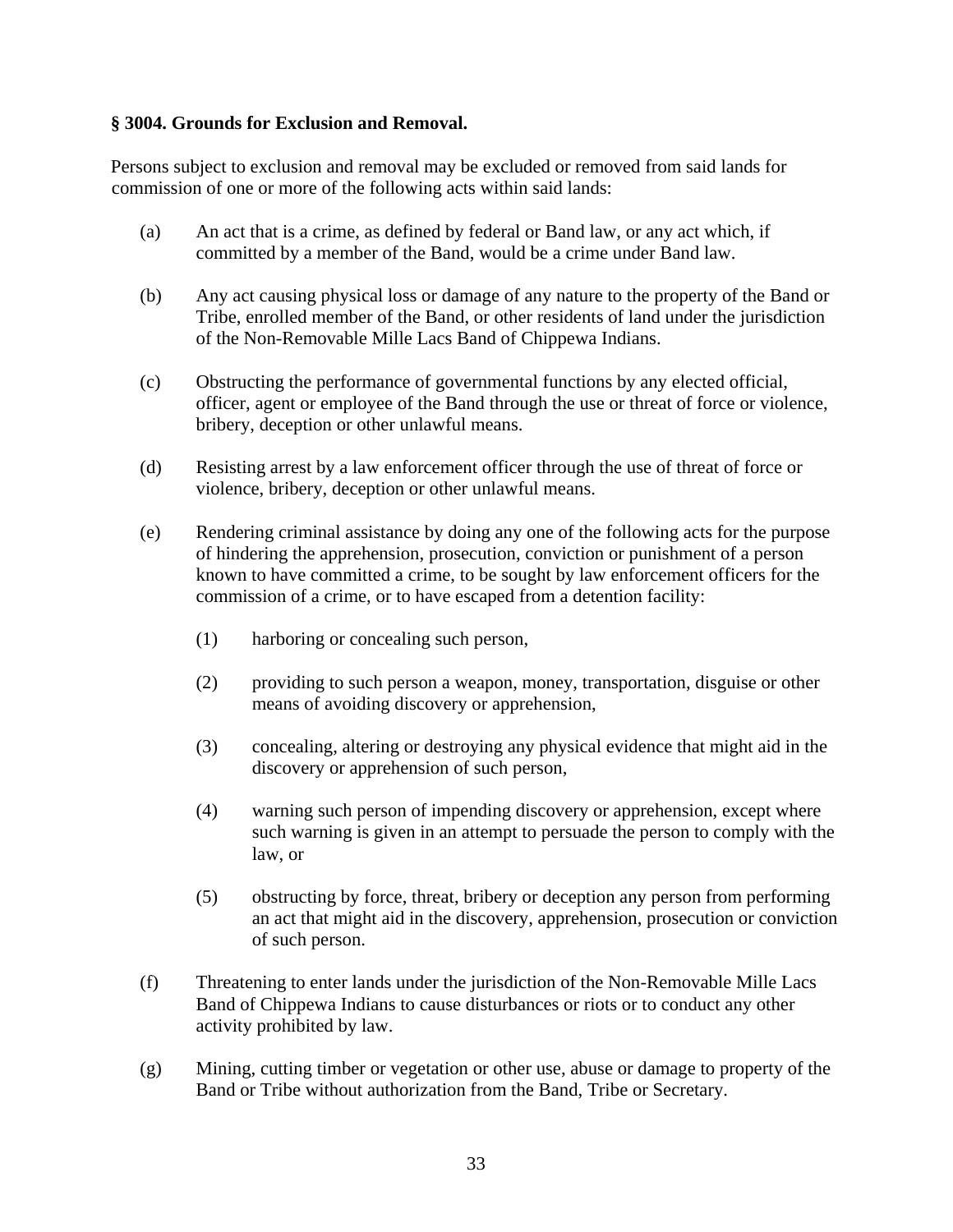- (h) Prospecting without authority from the Band or the Secretary.
- (i) Exploring or excavating items, sites or locations of historic, religious or scientific significance without the lawful authority or permission of the Band or in violation of Band or federal law.
- (j) Committing frauds, confidence games or usury against any enrolled member of the Band or any other resident of lands under the jurisdiction of the Non-Removable Mille Lacs Band of Chippewa Indians.
- (k) Inducing any enrolled member of the Band or any other resident of said lands to enter into a grossly unfavorable contract of any nature.
- (l) Defrauding any enrolled member of the Band or any other resident of said land of just compensation for his labor or service of any nature.
- (m) Unauthorized taking of any property from lands under the jurisdiction of Non-Removable Mille Lacs Band of Chippewa Indians.
- (n) Entering land under the jurisdiction of any constituent Band of the Non-Removable Mille Lacs Band of Chippewa Indians for the purpose of evicting of a Band member or the removal of any real or personal property of a Band member without his/her written consent.

# **Historical and Statutory Notes**

### **Source:**

Band Statute 1069-MLC-7, § 3.

### **Cross References**

Criminal causes of action, *see* 24 MLBS § 1001 et seq. Historical preservation, civil penalties, *see* 10 MLBS § 603.

# **§ 3005. Complaint for Exclusion.**

Any member, officer, agent or employee of the Band may make a complaint for exclusion. Forms of complaint will be kept by the Clerk of Court and other officials that may be designated by him. A complaint for exclusion shall be valid only if it bears the signature of the complaining witness and is witnessed by a Judge of the Court, the Clerk of Court, or a law enforcement officer. After the complaint has been duly signed and witnessed, it shall be delivered to the District Court.

### **Historical and Statutory Notes**

#### **Source:**

Band Statute 1069-MLC-7, § 4.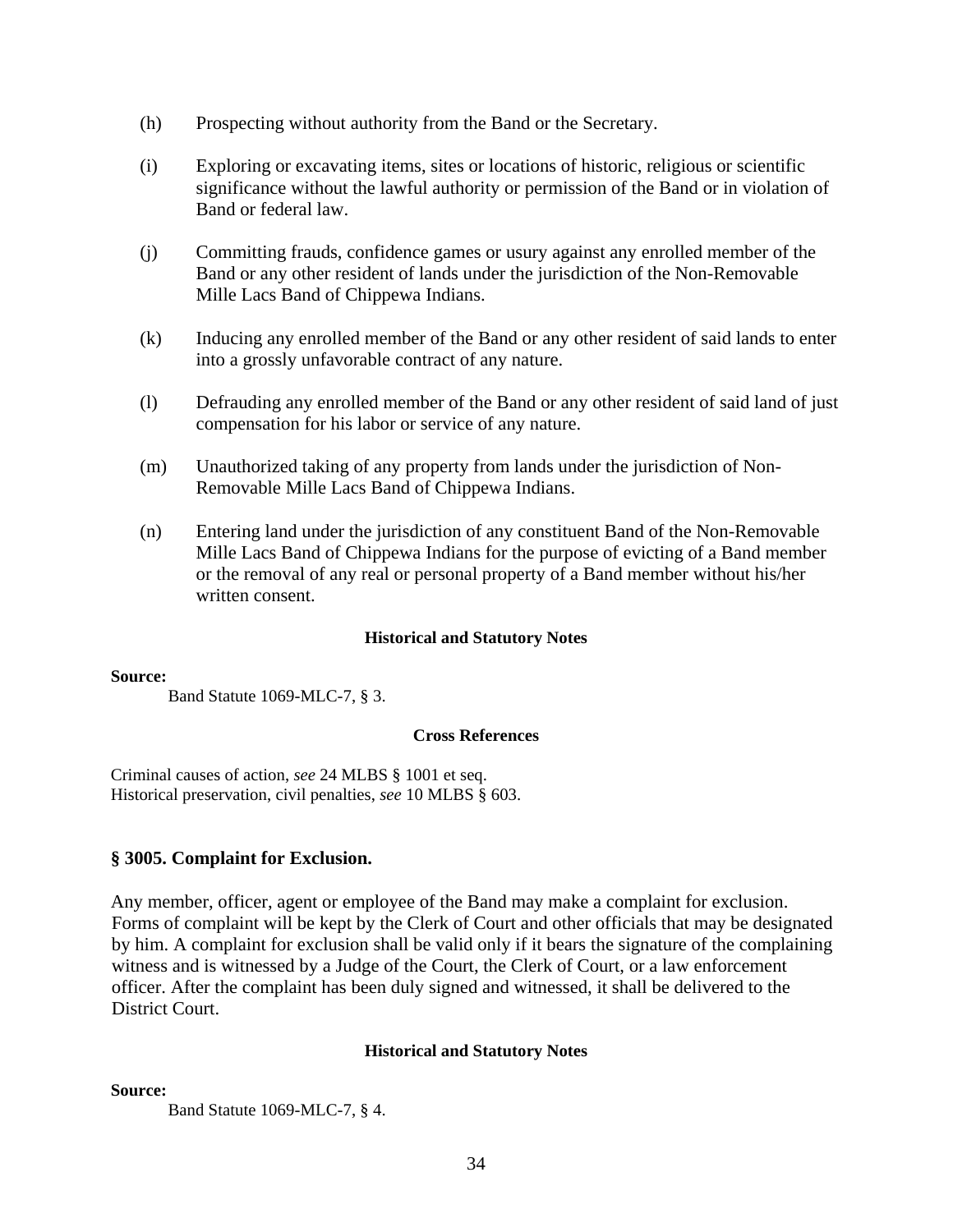### **§ 3006. Notice of Exclusion.**

Upon receipt of a valid complaint for exclusion, the District Court shall cause notice to be served personally or, if personal service is not reasonably possible, by registered mail, upon the person proposed for exclusion. The notice shall state the reason for the proposed exclusion and shall state a time and place at which the person may appear before the District Court to show cause why he should not be excluded from said land. The hearing shall be held not less than three days after the time of service or mailing.

### **Historical and Statutory Notes**

### **Source:**

Band Statute 1069-MLC-7, **§** 5.

# **§ 3007. Exclusion Hearing.**

After notice to the person proposed for exclusion, the District Court shall hold a hearing to determine whether the person shall be excluded from the lands under the jurisdiction of the Non-Removable Mille Lacs Band of Chippewa Indians. The person shall be given an opportunity to present evidence and argument at the hearing and cross examine opposing witnesses, and may be represented by council at his own expense. The District Court may, in its discretion, grant a continuance of the hearing on request by the person proposed for exclusion or upon its own motion.

### **Historical and Statutory Notes**

**Source:**

Band Statute 1069-MLC-7, **§** 6.

# **§ 3008. Exclusion Orders.**

After the hearing, or at the time set for the hearing if the person proposed for exclusion does not appear, the District Court may order him excluded from all or any portion of said lands, or may permit him to remain upon said lands on such conditions as the District Court sees fit to impose. Notice of the order shall be served in the manner set forth in 2 MLBS § 3006. Conditions that the District Court may impose in an order of exclusion may include, but shall not be limited to; the payment of money or performance of labor by the person to be excluded as restitution for damage caused by the person, and the payment of a civil penalty. A conditional civil penalty included in an order of exclusion shall be in the nature of a civil forfeiture and not a criminal fine and shall be for the purpose of recovering in part the costs of enforcement of this chapter. An order of exclusion shall remain in force until revoked by the District Court unless the order specifically provides otherwise.

### **Historical and Statutory Notes**

### **Source:**

Band Statute 1069-MLC-7, **§** 7.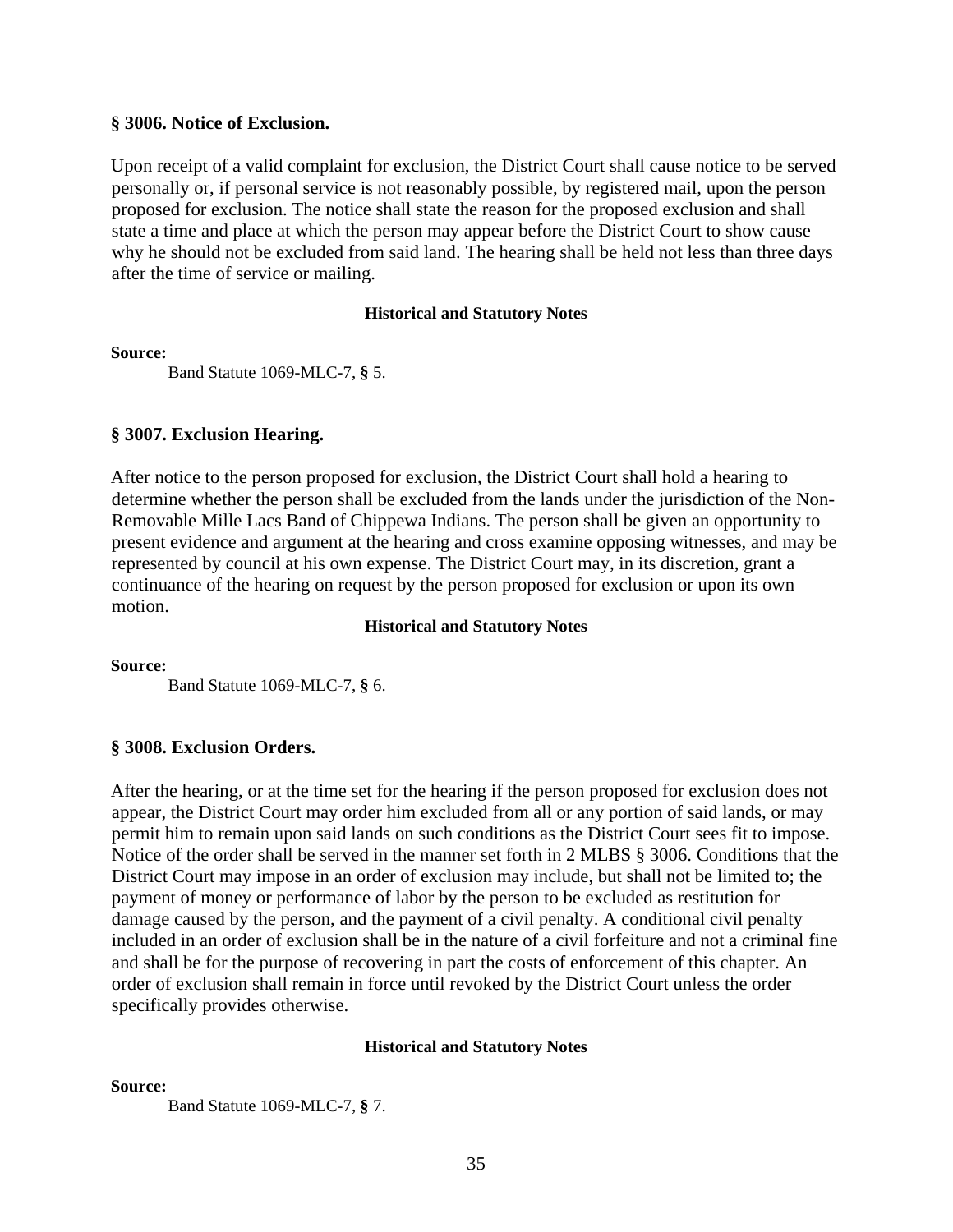### **§ 3009. Enforcement Proceedings.**

If any person ordered excluded from said lands by the District Court does not promptly comply with the order of exclusion, the District Court shall order his removal from said land at the nonmember's expense, or the prevention of his entry into lands under the jurisdiction of the Non-Removable Mille Lacs Band of Chippewa Indians, and may refer the matter to the United States Attorney for prosecution under any applicable federal statute.

### **Historical and Statutory Notes**

**Source:**

Band Statute 1069-MLC-7, § 8.

# **§ 3010. Emergency Writs.**

If, upon receipt of a valid Complaint for exclusion, the District Court finds that the presence of the person proposed for exclusion on said lands presents an immediate danger to the life, health, morals or property of the Band, its members or other residents of said land, and further finds that delay would result in irreparable injury, the District Court may issue an Emergency Writ of Exclusion without providing prior notice as required by 2 MLBS § 3006, or holding a hearing as required by 2 MLBS § 3007. The District Court shall cause the Writ to be served upon the person in the most expeditious manner practical under the circumstances. An Emergency Writ of Exclusion may, in addition to ordering the exclusion of a person, direct any law enforcement officer to remove the person from land under the jurisdiction of the Non-Removable Mille Lacs band of Chippewa Indians. In the event that removal is ordered, the law enforcement officer executing the Writ shall use only so much force as is necessary to effect the removal, and shall serve a copy of the Writ upon the person at the time of removal or as soon thereafter as possible. An Emergency Writ of Exclusion shall remain in force until revoked by the District Court unless the Writ specifically provides otherwise.

# **Historical and Statutory Notes**

**Source:**

Band Statute 1069-MLC-7, § 9.

# **§ 3011. Authorized Entry for Exclusion Hearing.**

An emergency Writ of exclusion shall contain notice to the person excluded of the time at which he may enter said land in the company of a law enforcement officer for the purpose of attending an exclusion hearing before the District Court. The person must be accompanied by a law enforcement officer at all times during his presence on said land unless the Writ specifically provides otherwise. In all other respects, the provisions of 2 MLBS §§ 3007 to 3009 shall be applicable to a person excluded from land under the jurisdiction of the Non-Removable Mille Lacs Band of Chippewa Indians under an Emergency Writ of Exclusion.